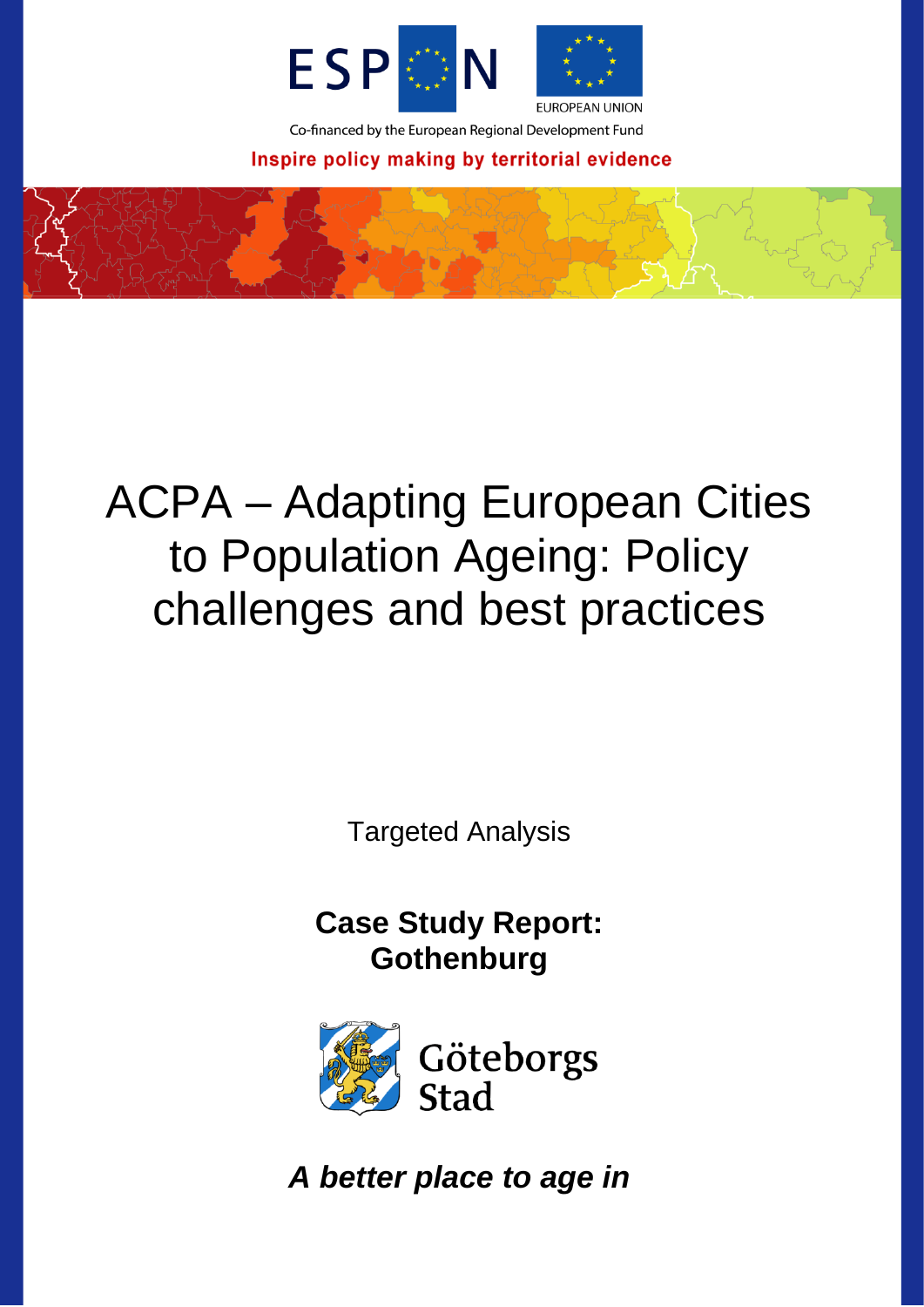# **Case Study Report: Gothenburg**

This Case Study is part of the ESPON Targeted Analysis ACPA, which is conducted within the framework of the ESPON 2020 Cooperation Programme.

The ESPON EGTC is the Single Beneficiary of the ESPON 2020 Cooperation Programme. The Single Operation within the programme is implemented by the ESPON EGTC and co-financed by the European Regional Development Fund, the EU Member States and the Partner States, Iceland, Liechtenstein, Norway and Switzerland.

This delivery does not necessarily reflect the opinion of the members of the ESPON 2020 Monitoring Committee.

**Authors** Mats Stjernberg, Nordregio (Sweden)

#### **Advisory Group**

Project Support Team: Lisa Holtz,City of Gothenburg ESPON EGTC: Project manager: Piera Petruzzi, Financial expert: György Alföldy

Information on ESPON and its projects can be found on [www.espon.eu.](https://www.espon.eu/)

The web site provides the possibility to download and examine the most recent documents produced by finalised and ongoing ESPON projects.

#### © ESPON, 2019

Printing, reproduction or quotation is authorised provided the source is acknowledged and a copy is forwarded to the ESPON EGTC in Luxembourg.

Contact: [info@espon.eu](mailto:info@espon.eu)

ISBN: 978-2-919795-37-6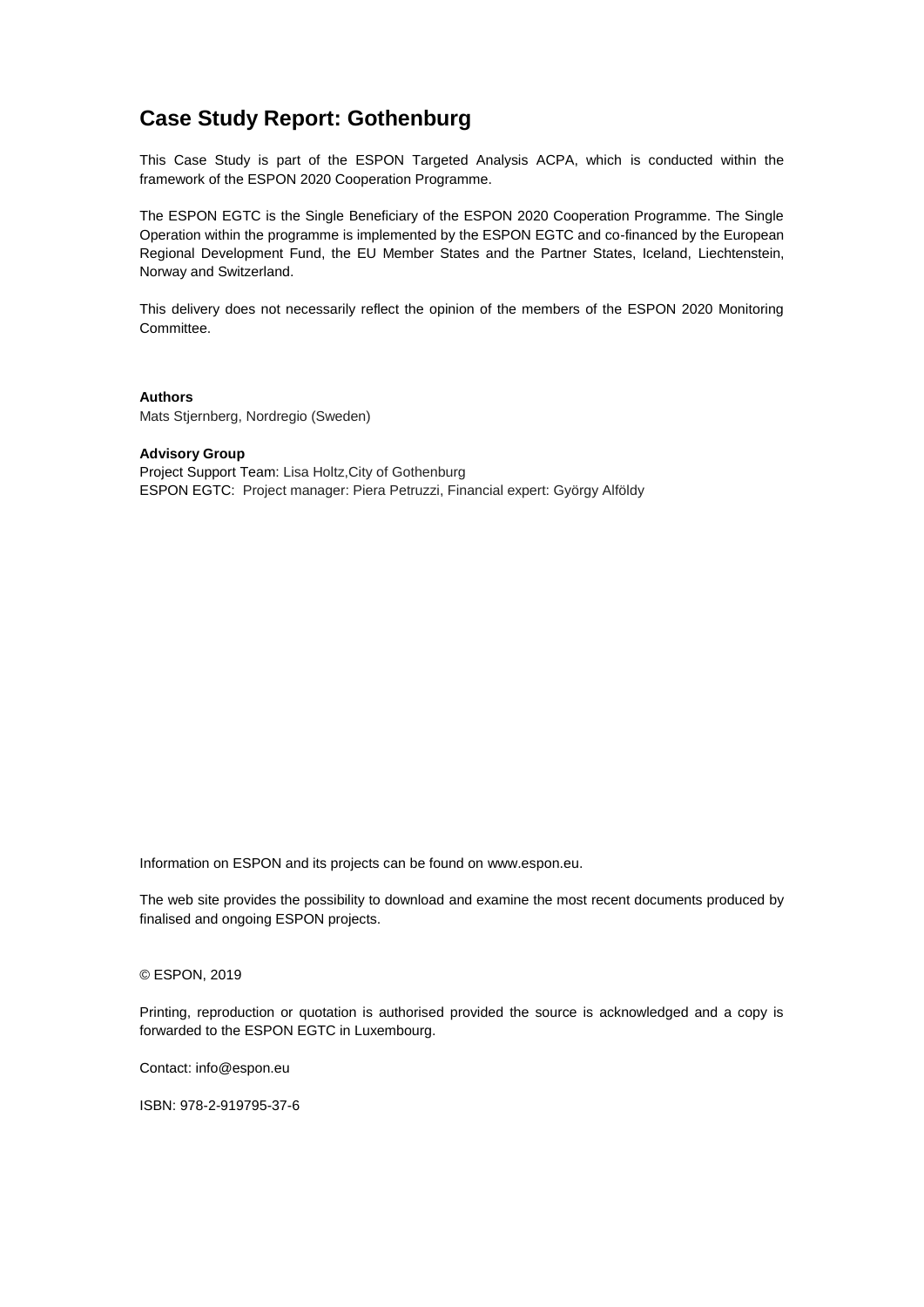**Case Study Report: Gothenburg**



*A better place to age in*

# ACPA – Adapting European Cities to Population Ageing: Policy challenges and best practices

Version 23/03/2020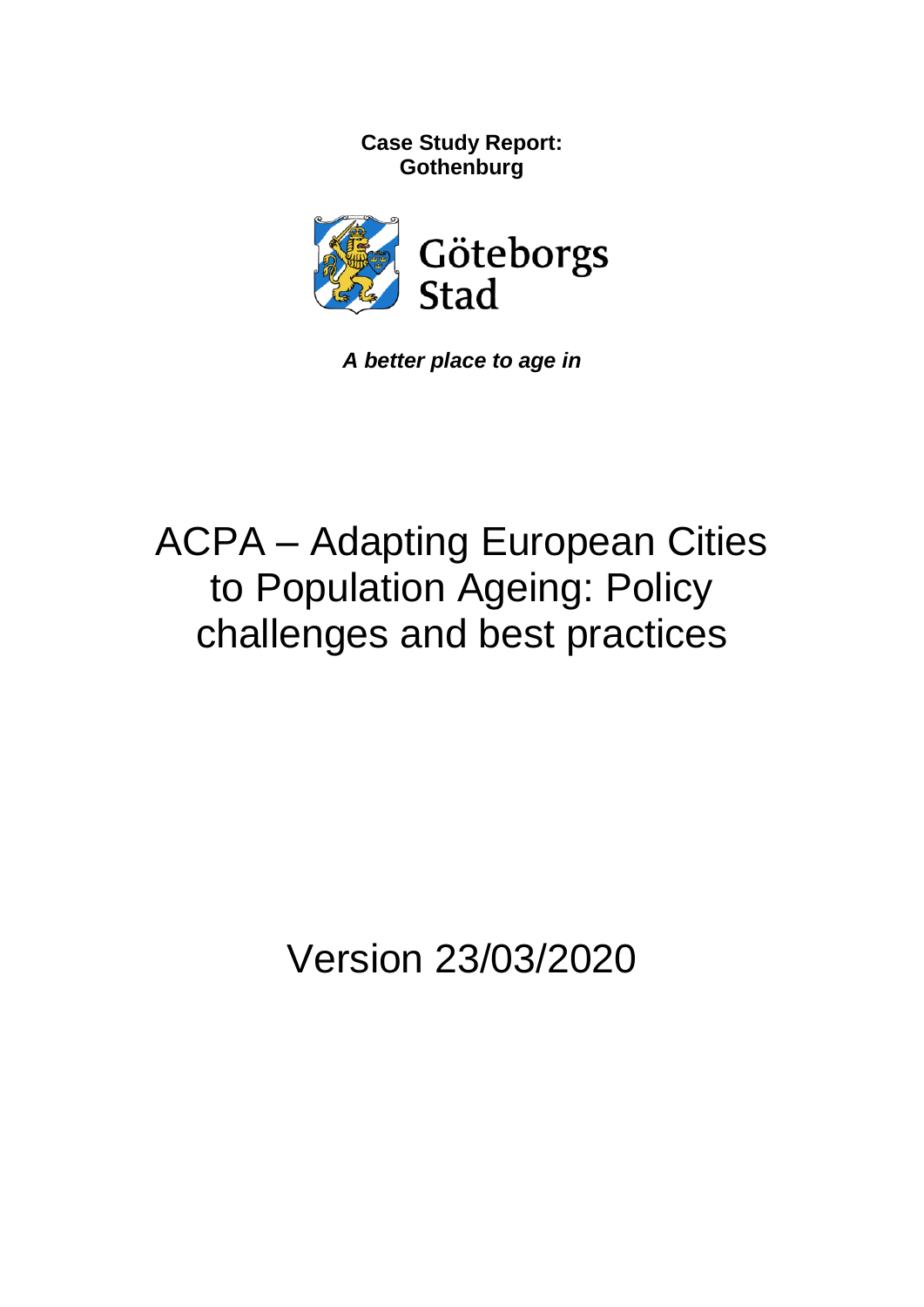# **Table of contents**

| $\mathbf{1}$   |  |  |
|----------------|--|--|
| 2              |  |  |
| 3              |  |  |
|                |  |  |
|                |  |  |
|                |  |  |
| $\overline{4}$ |  |  |
| 5              |  |  |
| 6              |  |  |
|                |  |  |
|                |  |  |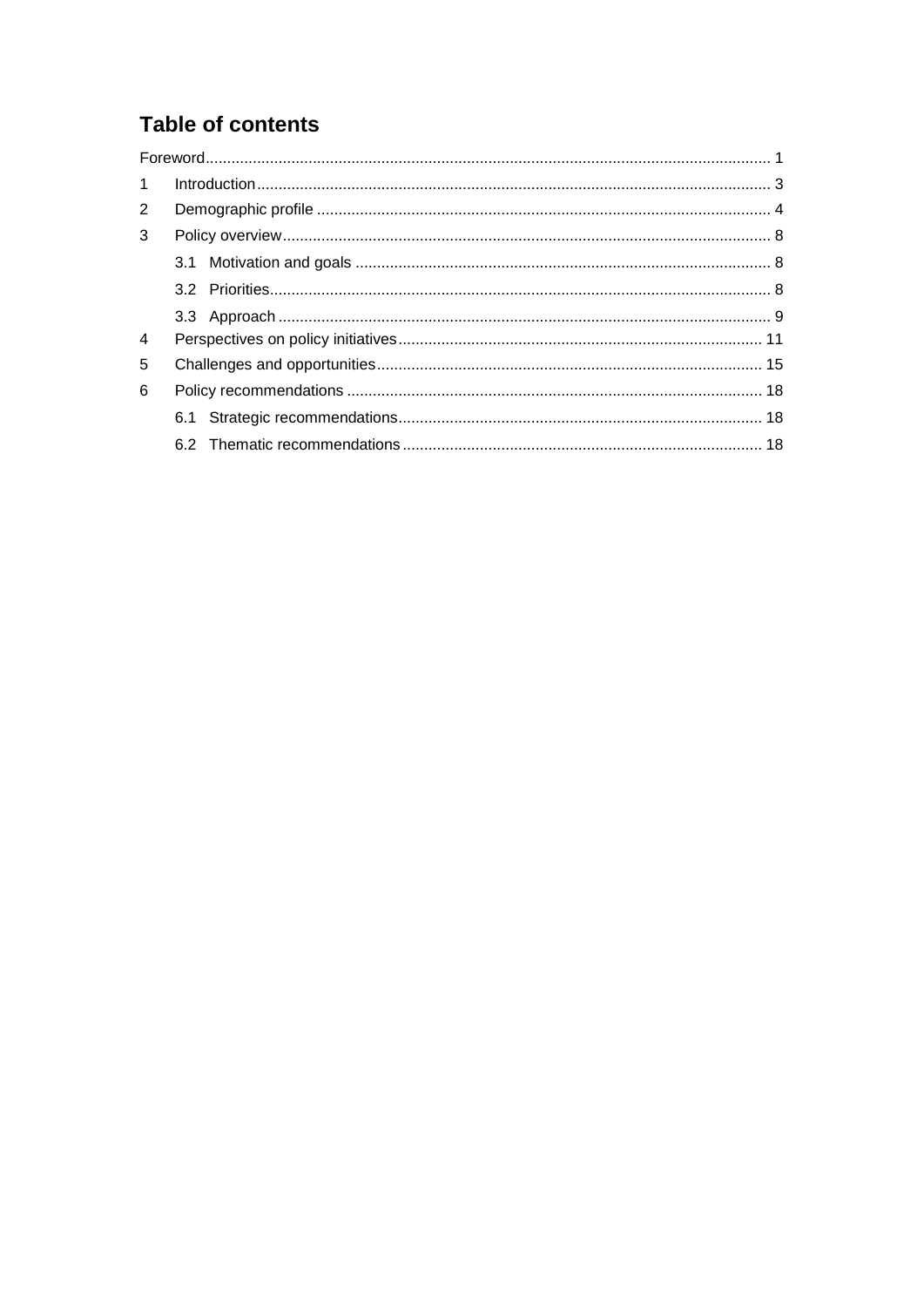# **List of Maps**

# **List of Figures**

|--|

# **List of Tables**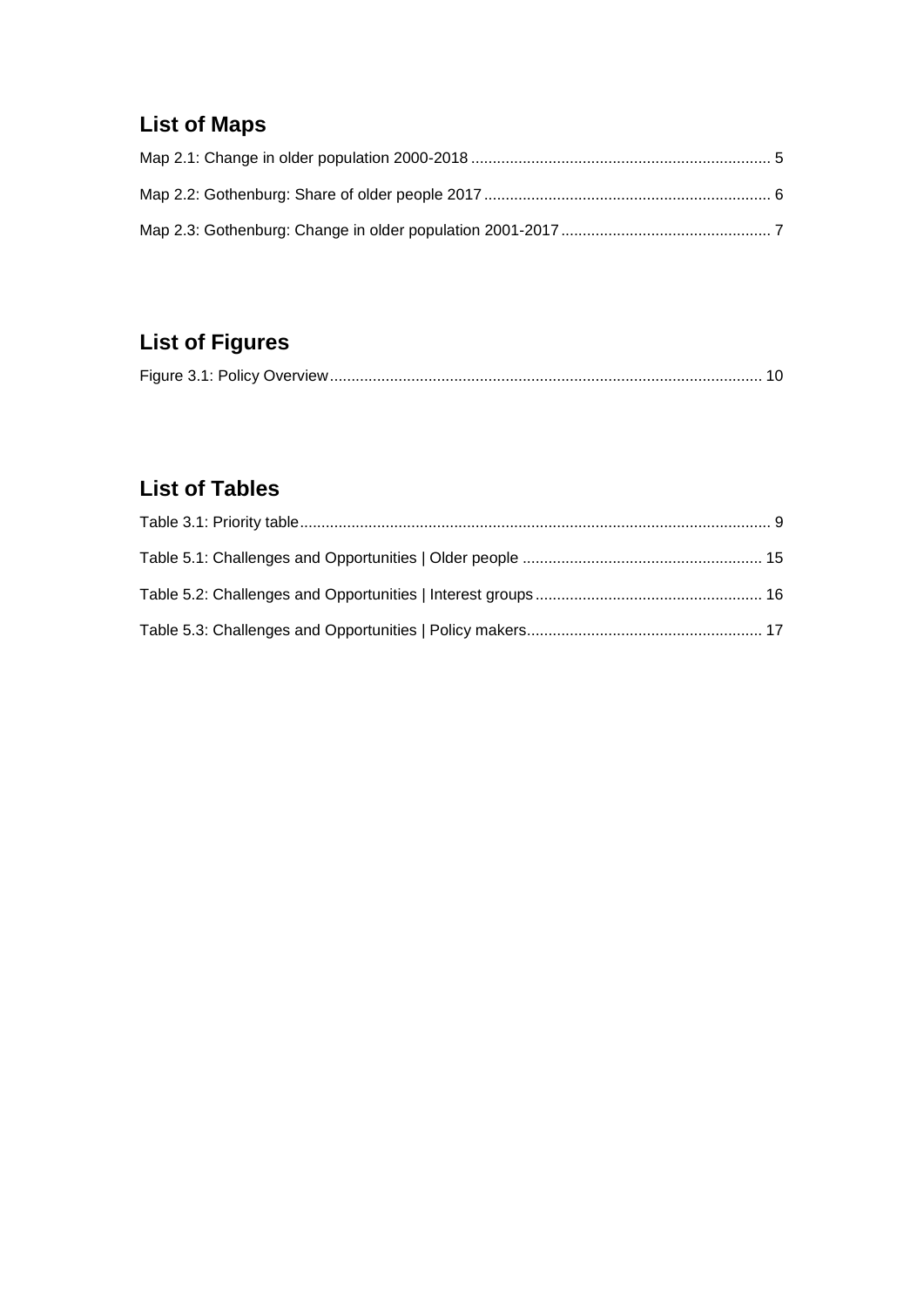# **Abbreviations**

| EC.               | European Commission                                       |
|-------------------|-----------------------------------------------------------|
| <b>ESPON</b>      | <b>European Territorial Observatory Network</b>           |
| <b>ESPON EGTC</b> | <b>ESPON European Grouping of Territorial Cooperation</b> |
| EU                | European Union                                            |
| <b>LGBT</b>       | Lesbian, Gay, Bisexual, Transgender                       |
| <b>NUTS</b>       | Nomenclature of Territorial Units for Statistics          |
| <b>WHO</b>        | World Health Organization                                 |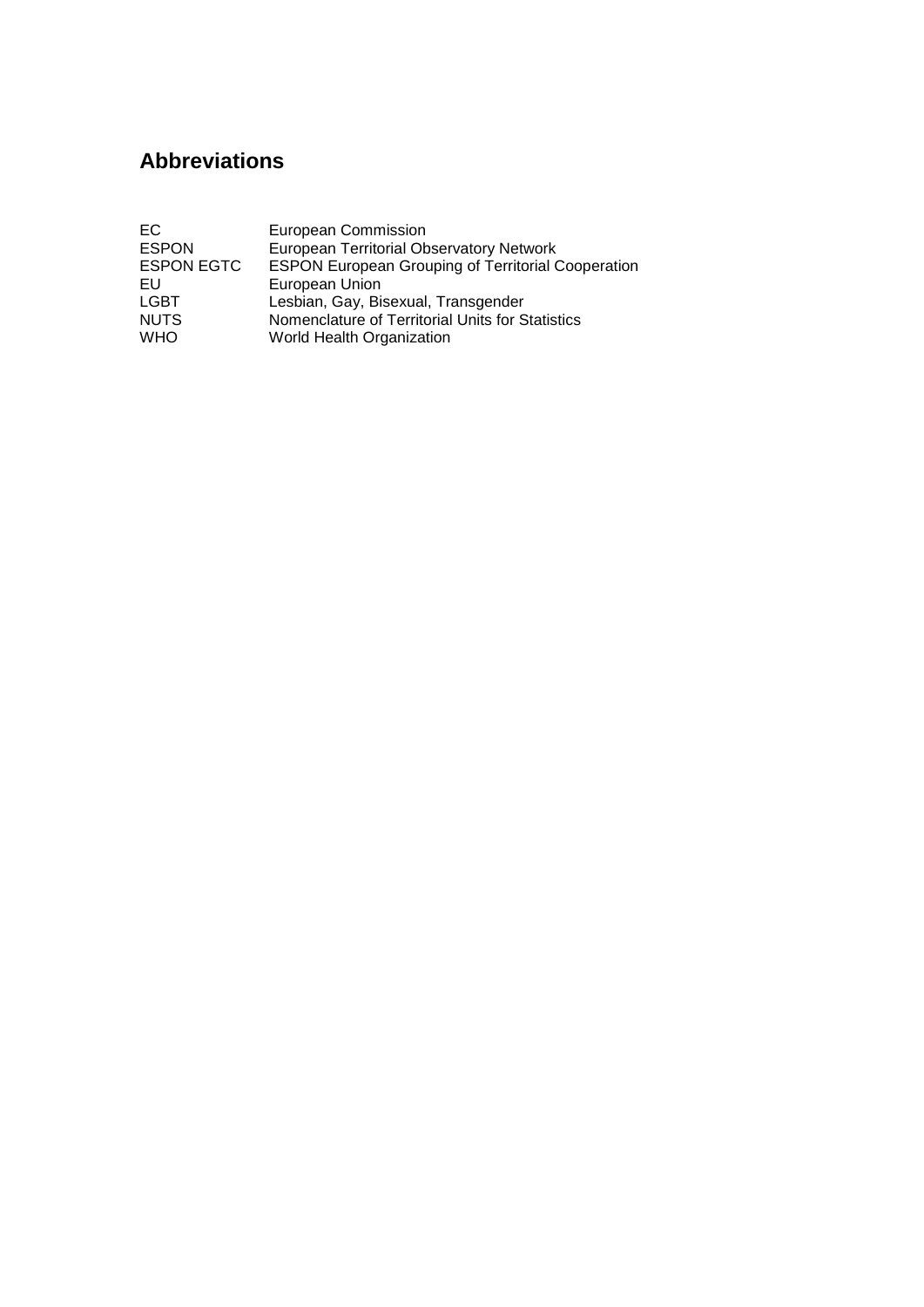## <span id="page-6-0"></span>**Foreword**

The City of Gothenburg is aiming to become a better place to age in. Every göteborgare, should look forward to growing old in the city. For us, an age-friendly city strives for having inclusive and accessible social and physical environments that promote health, participation and security for all people, and especially for older people.

In the journey to become a more age-friendly city, the participation of seniors and their diverse needs, experiences, knowledge and ideas must be at the centre of all planning, decision-making, organisation and development. In short, a city cannot become a better place to age in without the participation of seniors in the process. In using the knowledge of older persons today, our aim is to set the structures for a more inclusive and accessible community to age in for the next generations.

This report is a result from the ESPON ACPA study, which was initiated by eight different European Cities involved in the EUROCITIES working group for Urban Ageing who had a common interest in studying the consequences of population ageing in cities, and how we can develop effective policies with a focus on social and health inequalities that better meet the needs of the heterogenous group of seniors alongside other on-going urban challenges. The report gives the reader a comprehensive insight on how Gothenburg, one of the eight European Cities involved in the study, is working to become more age friendly. It provides an overview of research, findings, statistics, reflections and good practices on how to adapt, design and to bring citizens, policymakers, researchers and businesses together to collaborate.

In Gothenburg, the reader gets an opportunity to learn about different good practices and how to introduce new technology to seniors in a creative way that enhances knowledge on how to create more accessible neighbourhoods through the method Life Filming. An example of how to enhance participation in society among seniors is Flexlinjen, a special accessible transport service, which seniors can use for free with the senior card. Furthermore, the report presents an example of how the existing housing stock can be adapted with small adjustments to become more accessible while also promoting social capital among neighbours through the model of Safety Homes (Trygghetslägenheter). These examples represent the three most important domains for seniors in Gothenburg: social participation and inclusion, mobility and housing.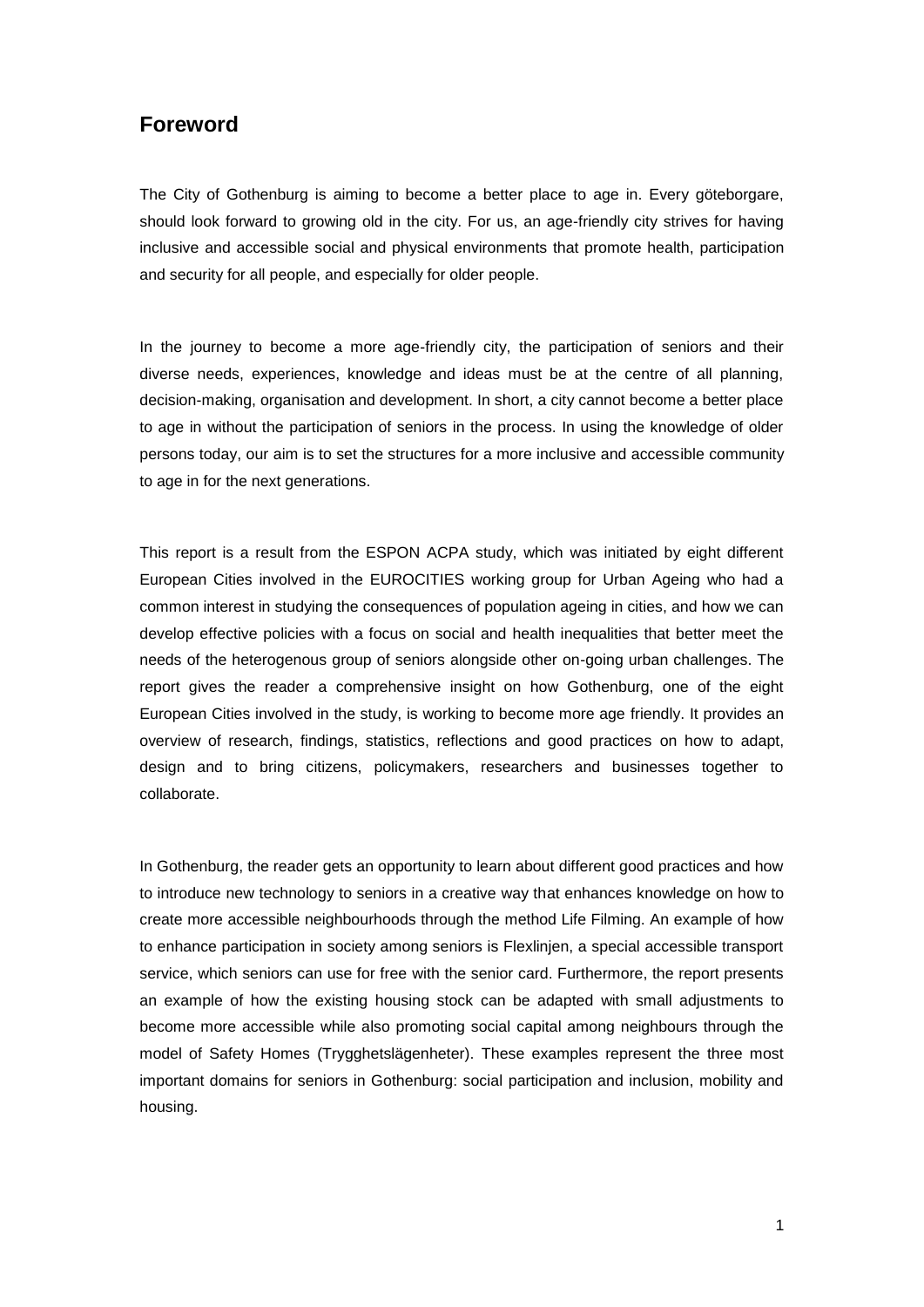One of the challenges that remains is how we can become better at working in a crosssectoral and interdisciplinary way to ensure that we are adapting all aspects of society to an ageing population.

In Gothenburg, we strongly believe in the idea of sharing good practices and learnings, as a way to inspire each other to become better at creating age-friendly social and physical environments that promote health, participation and security for all.

#### **Lisa Holtz**

Process Manager, Urban Planning, City of Gothenburg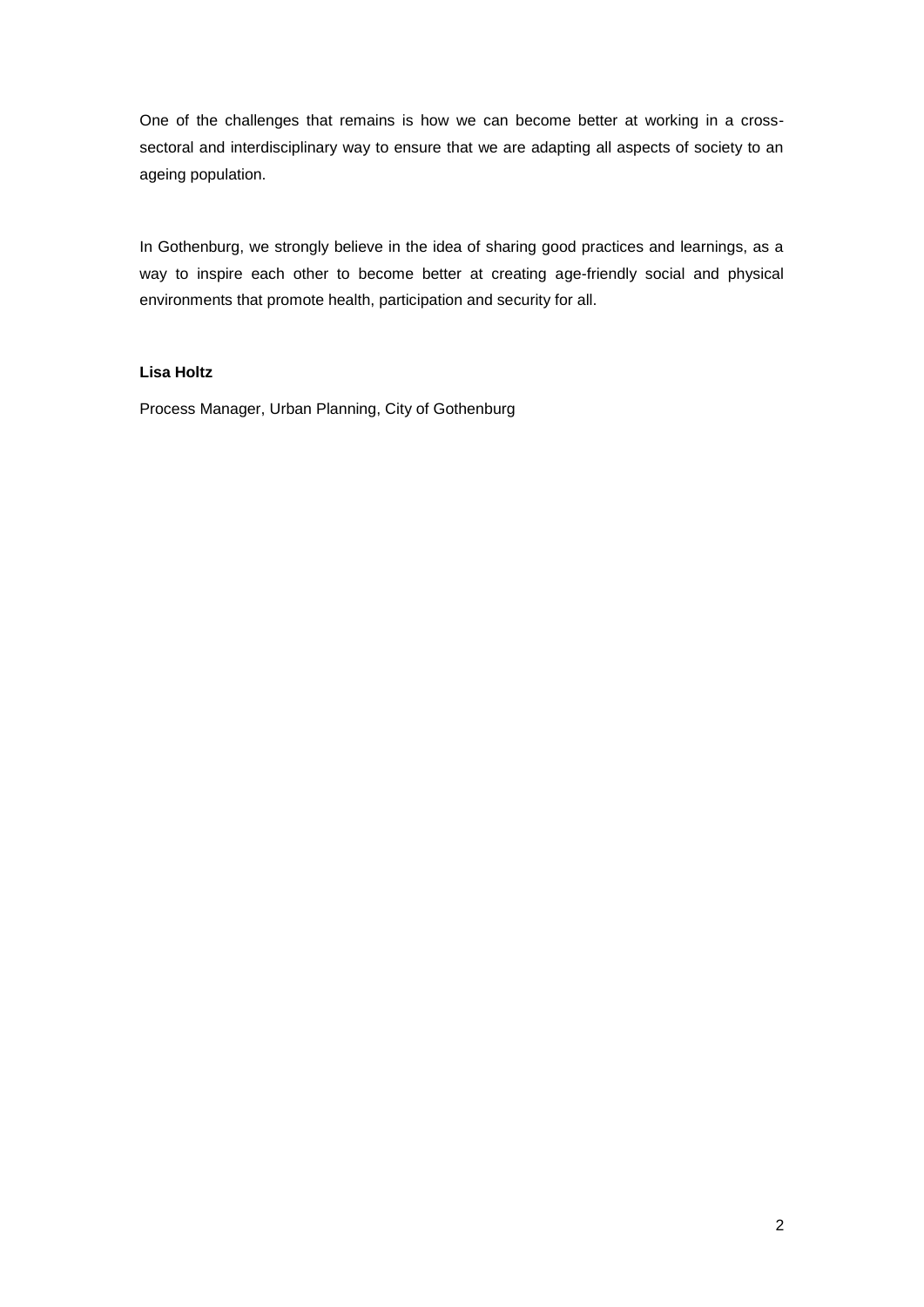# <span id="page-8-0"></span>**1 Introduction**

Many countries in Europe are facing a demographic transition which also entails an increasing number of older people. This trend is usually most apparent in rural areas. However, in urban areas this phenomenon is starting to become visible as well. The cities of Amsterdam, Barcelona, Gothenburg, Hengelo, Greater Manchester, Nantes, Oslo and Zaragoza belong to a group of cities that are either already facing relatively high percentages of older people in their populations, or expect such high percentages in the near future. During the last years, these cities have undertaken action to improve quality of life for older people. Still, they have a knowledge need related to the following questions:

- How do older people experience the daily life in the cities?
- What do older people view as benefits and constraints associated with urban living?
- How are the eight stakeholder cities responding to population ageing?
- Which policies have been the most effective in developing age-friendly cities and how have they been implemented and which are the success factors?

ESPON ACPA has resulted in good practices and policy recommendations based on case study research in the eight stakeholder cities. These insights have been combined in the ACPA synthesis report, main report and policy handbook. While those reports offer valuable information in aggregated form, it is also valuable to look at the situation in each of the eight stakeholder cities in more detail.

Therefore, eight city reports are available that provide a closer look at each stakeholder city. The present report focuses on Gothenburg and portrays the state of affairs in Gothenburg in terms of:

- Demographic trends and developments related to population ageing within the city;
- The strategy and policies that the urban authorities, professionals and other stakeholders in Gothenburg pursue to cope with population ageing;
- A selection of inspiring examples of how the ageing policy has been implemented;
- Challenges and opportunities from the perspective of older people, interest groups and policy makers;
- Policy recommendations for the city of Gothenburg based on the insights that have emerged from ACPA.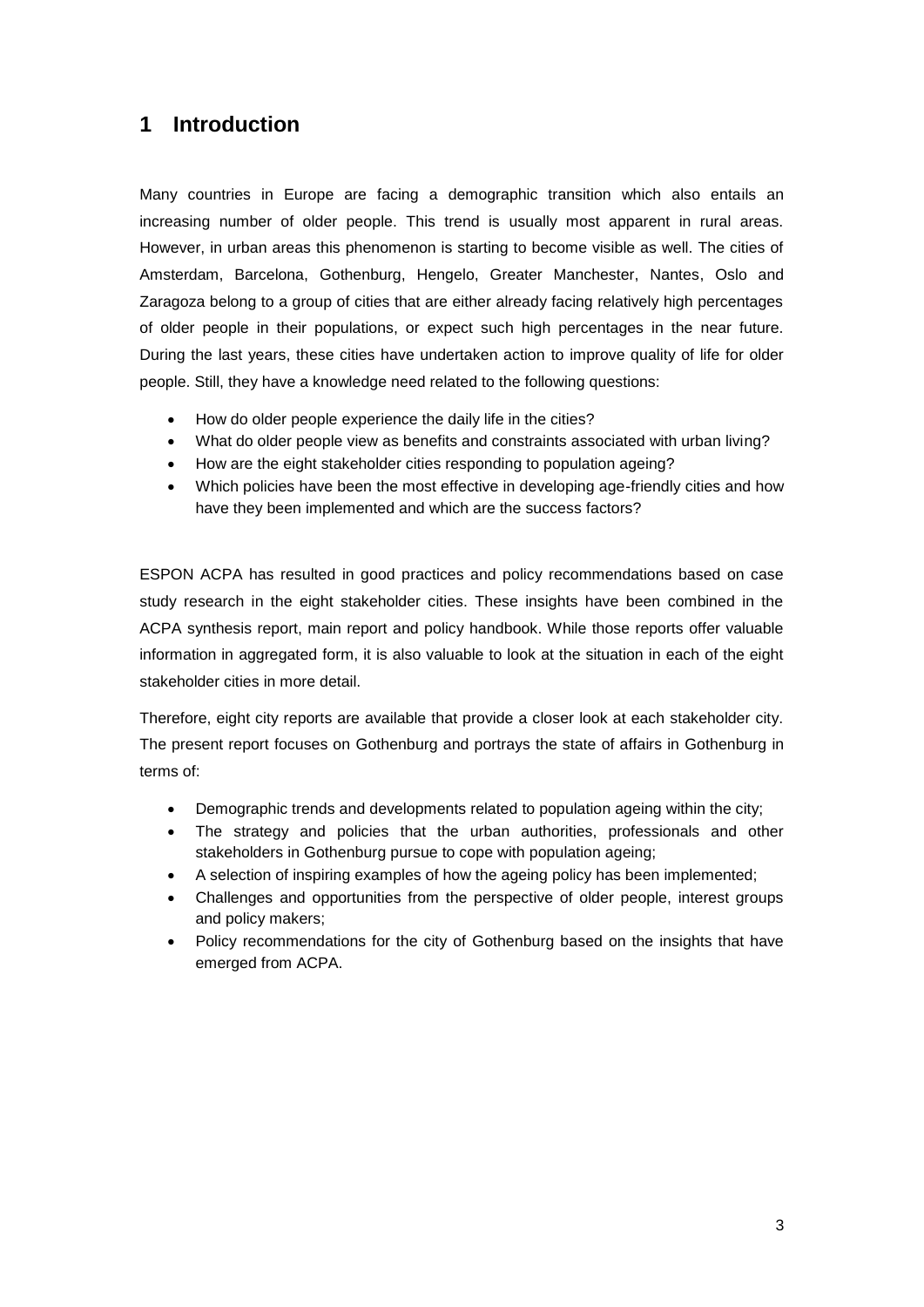## <span id="page-9-0"></span>**2 Demographic profile**

Population ageing is one of the major demographic developments in Sweden, and projections indicate that Gothenburg will undergo significant population ageing during the decades to come. While approximately 15% of the city's current population is aged 65 and over, this proportion is projected to be 25% by 2050 (Nordic Welfare Center 2018). Despite this development, population ageing has been less expressed in Gothenburg compared to many other parts of Sweden, and Gothenburg currently has a younger population structure compared to Sweden overall. Among all of Sweden's 290 municipalities, Gothenburg had the 12th youngest average structure, which reflects the general situation that cities, and especially larger cities, usually tend to have younger age structures than rural areas (e.g. Sánchez Gassen & Heleniak 2019). In Sweden, the municipalities with the highest shares of older people can be found particularly in the sparsely populated northern parts of the country. However, while population ageing is not as significant in the municipality of Gothenburg when compared to many other parts of the country, the surrounding municipalities in the Gothenburg region have in contrast seen substantial population increase in the age group 65 and over (see map 2.1). This illustrates that in the wider Gothenburg region, an ageing of the population structure has been significantly more pronounced than in the city itself.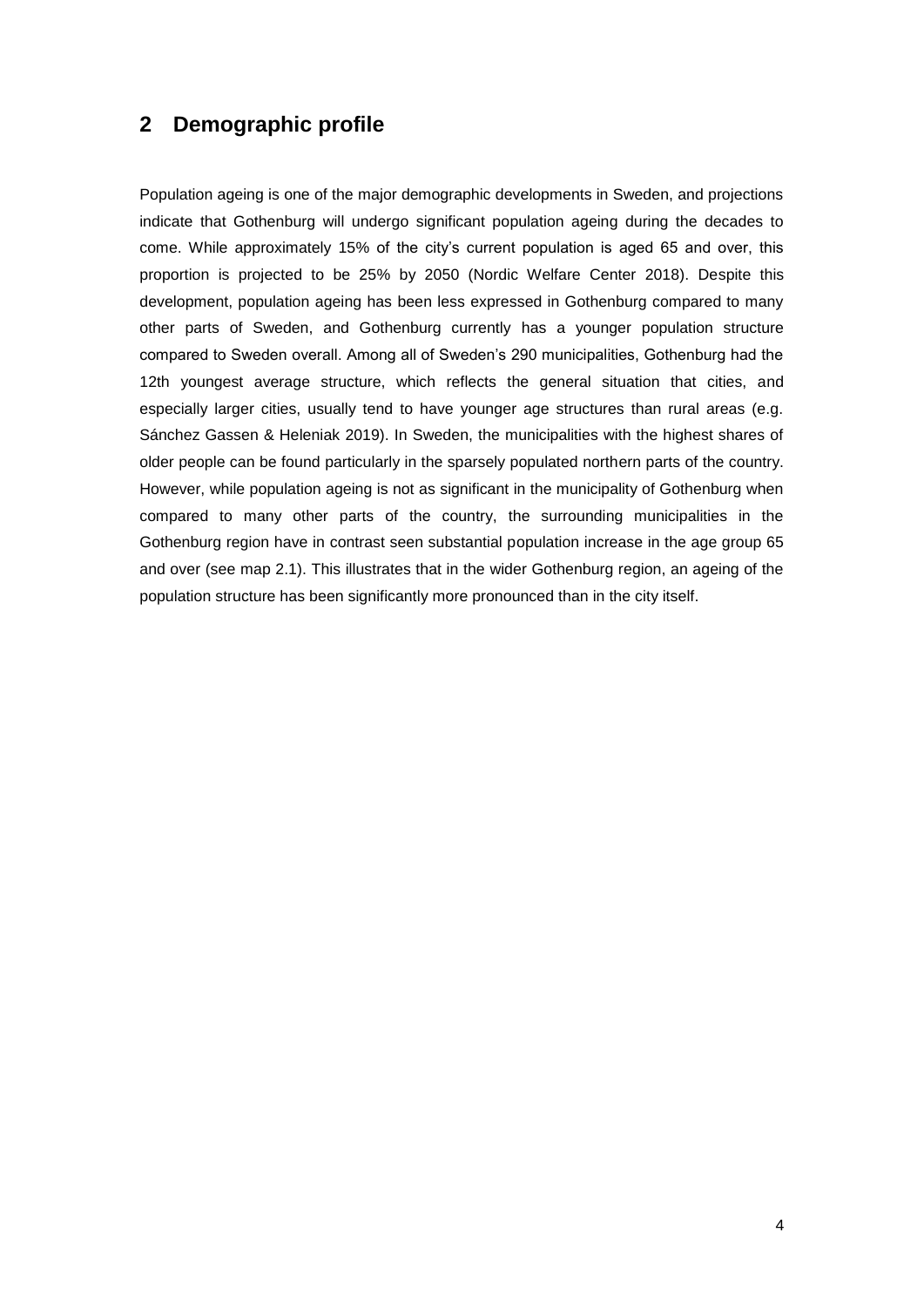<span id="page-10-0"></span>*Map 2.1: Change in older population 2000-2018*



A closer look at the population aged 65 and over in Gothenburg shows that the share of women (55.3%) was somewhat higher than the share of men (44.7%), which reflects the more general situation in Sweden, where there is a slight overrepresentation of women (53.7%) compared to men (46.3%) in this age group. This could be related to the fact that as women generally live longer, they therefore also constitute a higher number among the total senior population. In Gothenburg, the average life expectancy among men is 79 years compared to 83 years for women (Senior Göteborg 2019). Another noticeable difference that can be seen between older men and women is in household structure. In 2017, approximately 50% of older women lived alone compared to roughly 30% of older men in Gothenburg. This corresponds to the more general situation in Sweden, where older women who live alone clearly outnumber men. Older people are a far from homogenous group, which can be seen also in the noticeable share of the older people with an immigrant background. In Gothenburg, the share of foreign-born persons among those aged 65 or over was 22%, compared to 13% nationally in 2017.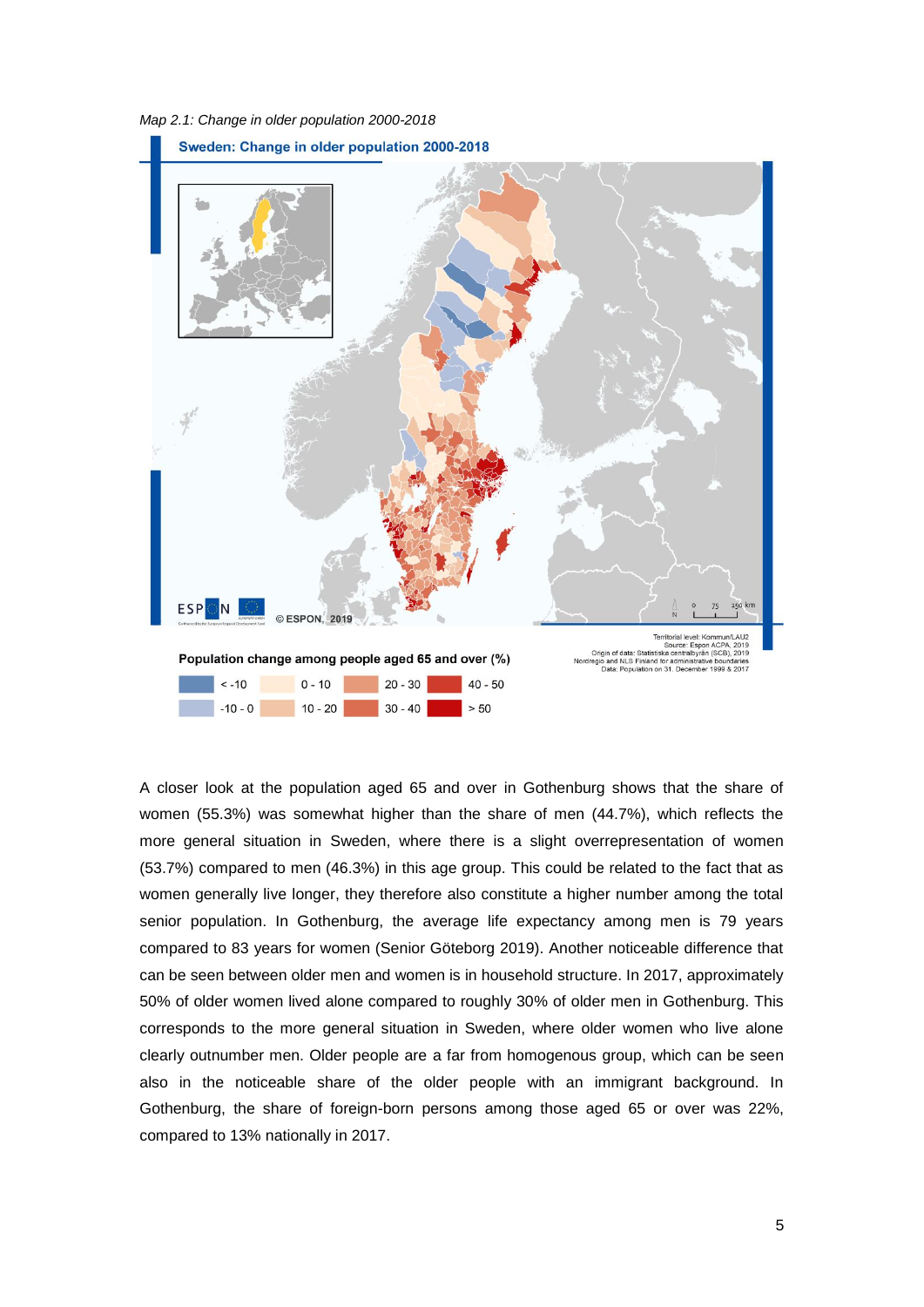<span id="page-11-0"></span>*Map 2.2: Gothenburg: Share of older people 2017*



 $\exists$  City district mentioned in the reports (main report, policy handbook and/or city report)

The diversity of Gothenburg can be noticed also when comparing the age structure and dynamics of population ageing in the different city districts. In Gothenburg, the districts where older people constitute more than 25% of the total population are mainly located in the southern and southwestern suburbs of the city, whereas the districts in the inner city generally have proportionately much younger age structures (map 2.2). When examining changes in the number older people in different parts of Gothenburg, map 2.3 shows that the clear majority of neighbourhoods have seen a rather substantial increase in the number of older people between 2001 and 2017. Nevertheless, there are also districts where the older population has decreased. Gothenburg is a city that is undergoing rapid population growing, and one central reason for the shrinking share of older people in some districts could be related to an influx of younger age groups into these neighbourhoods, for instance due to new construction, which could explain why there are proportionately fewer older residents in these neighbourhoods than before. This illustrates that although population ageing is a major demographic development in Gothenburg, the magnitude of ageing differs considerably from one city district to another.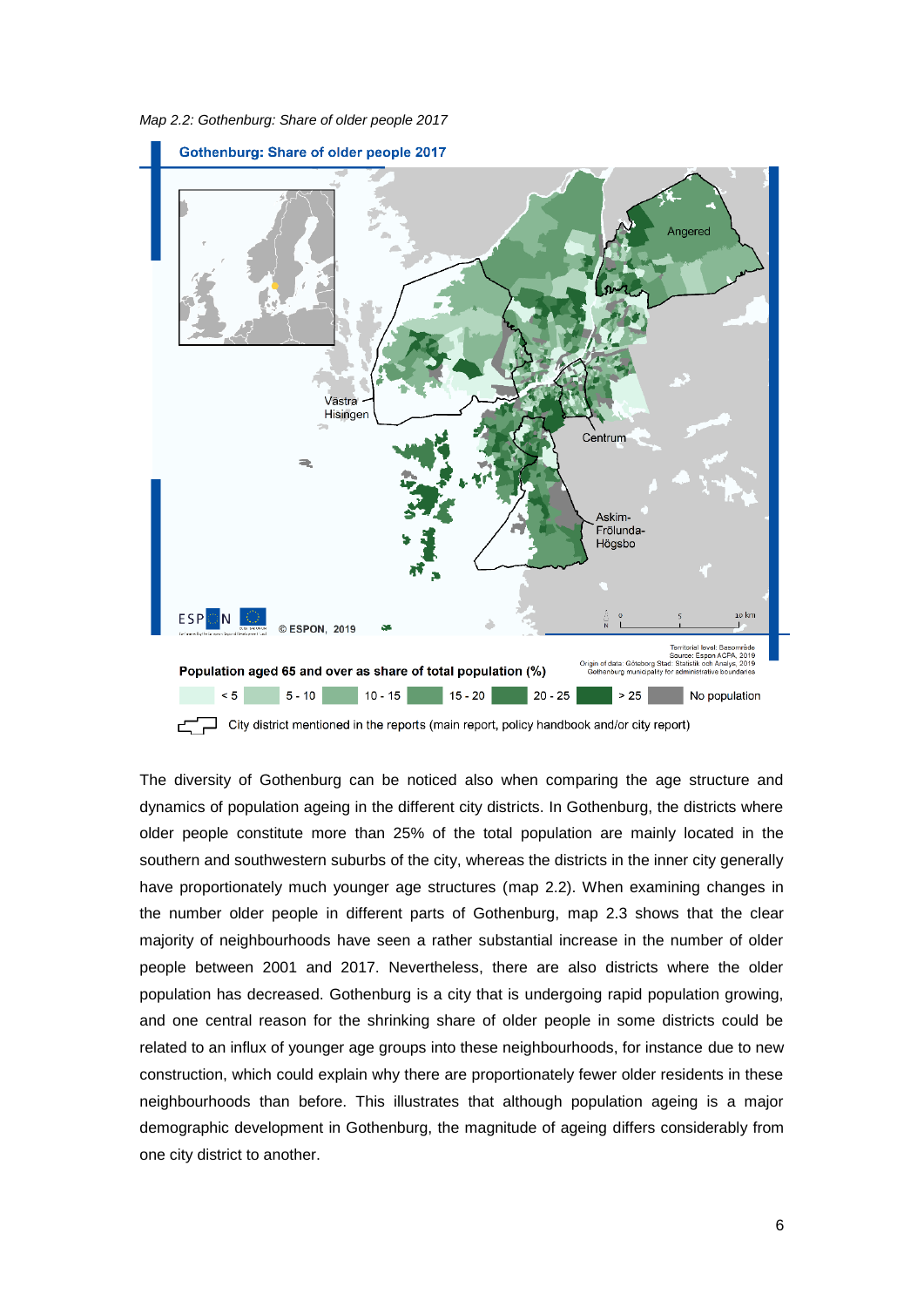

<span id="page-12-0"></span>*Map 2.3: Gothenburg: Change in older population 2001-2017*

 $\Box$  City district mentioned in the reports (main report, policy handbook and/or city report)

Gothenburg has become increasingly segregated both socio-economically and ethnically during recent decades (e.g. Andersson, 2009) and addressing inequalities and segregation have thus gained political focus in the city. These questions have been magnified especially as socio-economic status and country of origin are closely linked to health status and quality of life. There are noticeable differences between different neighbourhoods within the city, in terms of life expectancy and these differences are connected to socio-economic status. For instance, differences in life expectancy between the neighbourhoods that have the highest and lowest average life expectancy is 9 years among men and 6 years among women (Senior Göteborg, 2019). Life expectancy is the lowest in neighbourhoods that are characterised by low income and educational levels and a high share of foreign-born residents. These lower socio-economic neighbourhoods with lower average life expectancy are primarily suburban districts in northern Gothenburg, whereas higher status neighbourhoods with higher life expectancy are mainly located in the city centre or in the city's southern and western suburbs.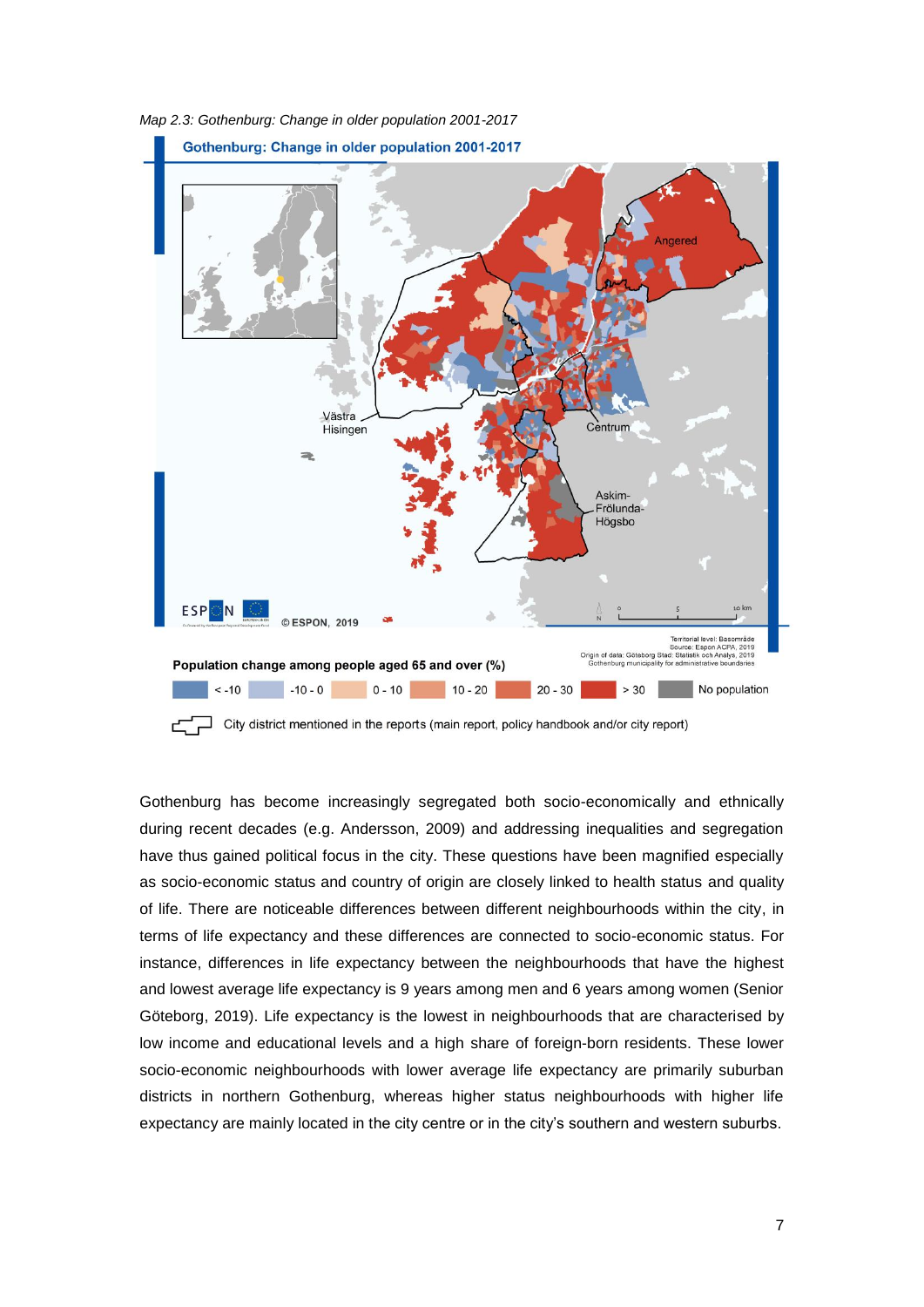## <span id="page-13-0"></span>**3 Policy overview**

#### <span id="page-13-1"></span>**3.1 Motivation and goals**

The main reason for why ageing has been placed on the political agenda in Gothenburg is that the population is ageing, and as people now live longer and remain active for longer than before, it is considered vital that the growing number of seniors can live a good and worthy life. Age-friendly Gothenburg (*Åldersvänliga Göteborg*) is the name of the policy initiative appointed by the municipal board that seeks to make the city a better place for people of all ages. The slogan "**Gothenburg: A better place to age in**" could be used as a motto for this programme, where one of the main aims is to improve older people's living conditions by strengthening self-determination and evening out differences in health and well-being (WHO, 2019). The goal of becoming age-friendlier is tied to other initiatives that have been launched in the city to promote social sustainability, inclusion, human rights, public health and equal life opportunities. The aim is to create more accessible and inclusive social and physical living environments that are supportive of better health and quality of life.

In striving to become a more age-friendly city, the main target group that the city seeks to address are people aged 65 and over. Many age-friendly policies are designed with this target group in mind, but city officials do not view the age-friendly city as a place that is merely a good place for older people, but one where people of all ages and abilities can live a good life. There is also certain emphasis on different sub-groups and minorities within the older age groups. For example, older men tend to be more difficult to reach than women, and there have been efforts to increase the social participation of men by organising activities that are more specifically aimed at men at the city's meeting points. Another perspective concerning the city's efforts to address minorities is a pilot model for a norm-conscious way of working that has been developed by the city to ensure that its employees are more equipped to meet different individuals and especially older LGBT persons. There is also emphasis on reaching language minorities, such as the city's sizeable Finnish language population.

#### <span id="page-13-2"></span>**3.2 Priorities**

The table below shows how different policy areas are prioritized in the Age-friendly Gothenburg programme. It should be noted that these priority areas do not necessarily reflect those of the City of Gothenburg at large, but how the different WHO age-friendly domains are emphasized in this specific age-friendly programme. Age-friendly Gothenburg consists of the six areas of emphasis that are based on, but slightly adapted from the eight WHO domains, and in certain cases named and grouped differently. These areas are urban environment, mobility, housing, social participation and inclusion, community support and service and information and communication (Senior Gothenburg 2019).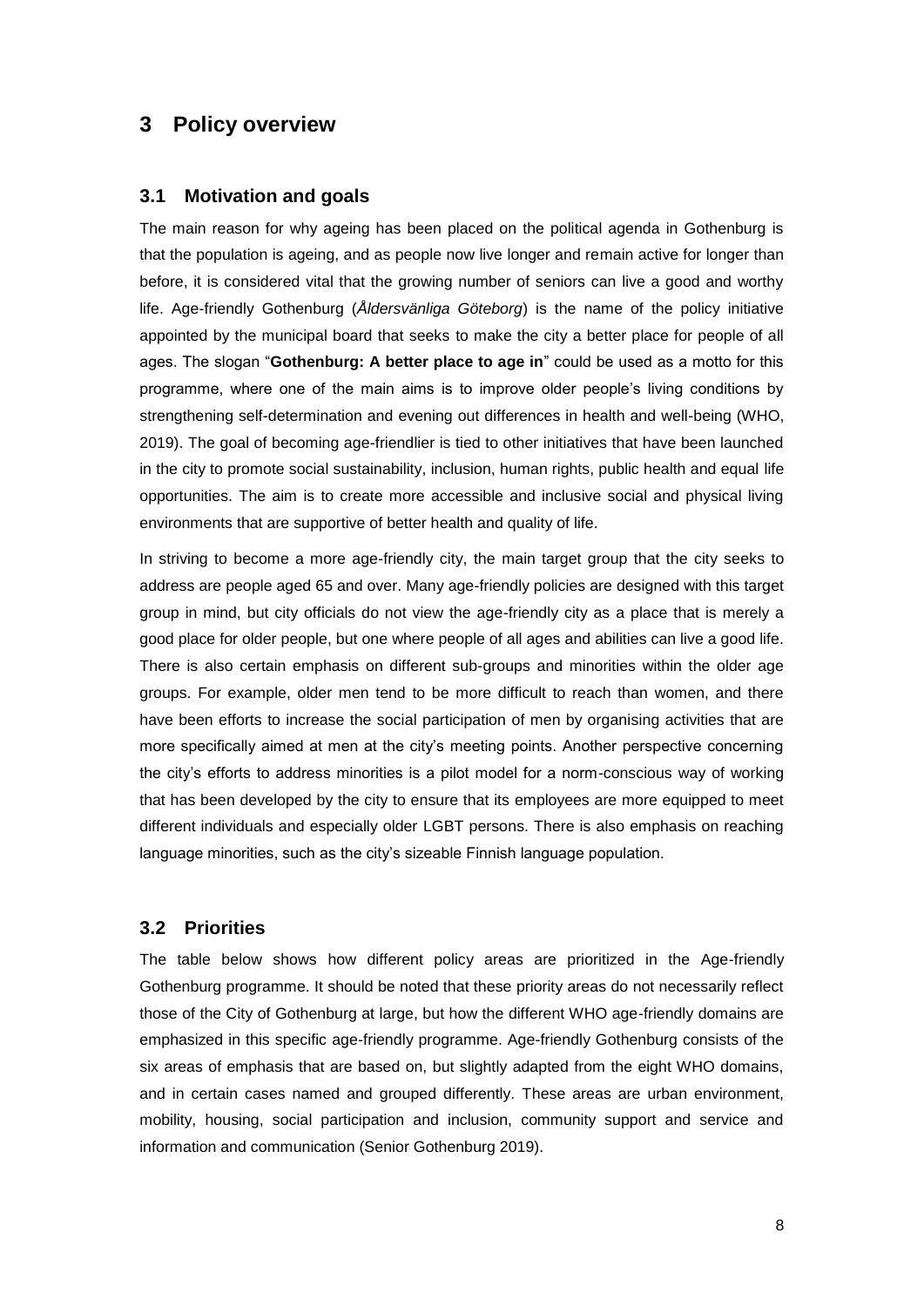<span id="page-14-1"></span>

|  |  | Table 3.1: Priority table |  |
|--|--|---------------------------|--|
|--|--|---------------------------|--|

| Priority areas in Age-friendly Gothenburg (Åldersvänliga Göteborg)<br>(scores range from 1 to 5, where 1 indicates a very low priority and 5 a very high priority) |                          |  |
|--------------------------------------------------------------------------------------------------------------------------------------------------------------------|--------------------------|--|
| Domain 1: Outdoor spaces and built<br>environment                                                                                                                  |                          |  |
| Domain 2: Transport and mobility                                                                                                                                   | 5                        |  |
| Domain 3: Housing                                                                                                                                                  | 5                        |  |
| Domain 4: Social participation                                                                                                                                     | 5                        |  |
| Domain 5: Social inclusion and non-<br>discrimination                                                                                                              | 5                        |  |
| Domain 6: Civic engagement and<br>embovment <sup>1</sup>                                                                                                           | 3                        |  |
| Domain 7: Communication and information                                                                                                                            | 3                        |  |
| Domain 8: Community support and health<br>$s$ ervices <sup>2</sup>                                                                                                 | $\overline{\phantom{a}}$ |  |

### <span id="page-14-0"></span>**3.3 Approach**

1

Within the Age-friendly Gothenburg programme, several measures have been taken to enhance the city's age-friendliness. As a member of the WHO Global Network for Age-friendly Cities, the city is engaged in assessing the age-friendliness of the city, in the dissemination of good practices and experiences, and in developing an action plan for becoming more agefriendly. The main responsibility for producing this action plan is held by Senior Gothenburg (Senior Göteborg), the city's development center for senior citizens, that has been commissioned by the municipal board for this task. As part of Age-friendly Gothenburg, a baseline assessment was published in the spring of 2019, based on the perspectives of 630 seniors and how they view the city. This report will be used as a basis for the action plan that will be developed in 2020 to define the more concrete steps that are to be taken.

While Senior Gothenburg has the most overarching perspective on questions concerning ageing, there are several departments within the city that are centrally involved in making the city age-friendlier. Cross-sectoral cooperation is central in the city's approach, but the degree of cooperation varies from sector to sector. From a multi-level governance perspective, the role of cooperation within the city also entails collaboration between the different city districts, that according to one interviewee are almost like municipalities of their own. Overall, the city of Gothenburg has a large and complex organisational structure, which was mentioned as something that can make cross-sector cooperation difficult at times. Regional cooperation was also highlighted by several of the interviewees, but also to a varying degree depending

 $<sup>1</sup>$  Of the WHO policy domains, domain number 6 is only partly addressed in Age-friendly</sup> Gothenburg, as civic engagement is an area of focus, whereas employment is not explicitly included and primarily addressed within policies concerning labour market and adult education. Nevertheless, in the forthcoming action plan for Age-Friendly Gothenburg, one central element will be to make better use of the resources of older people in volunteer work.

<sup>&</sup>lt;sup>2</sup> Older care and home care are not explicitly included in the Age-Friendly Gothenburg programme.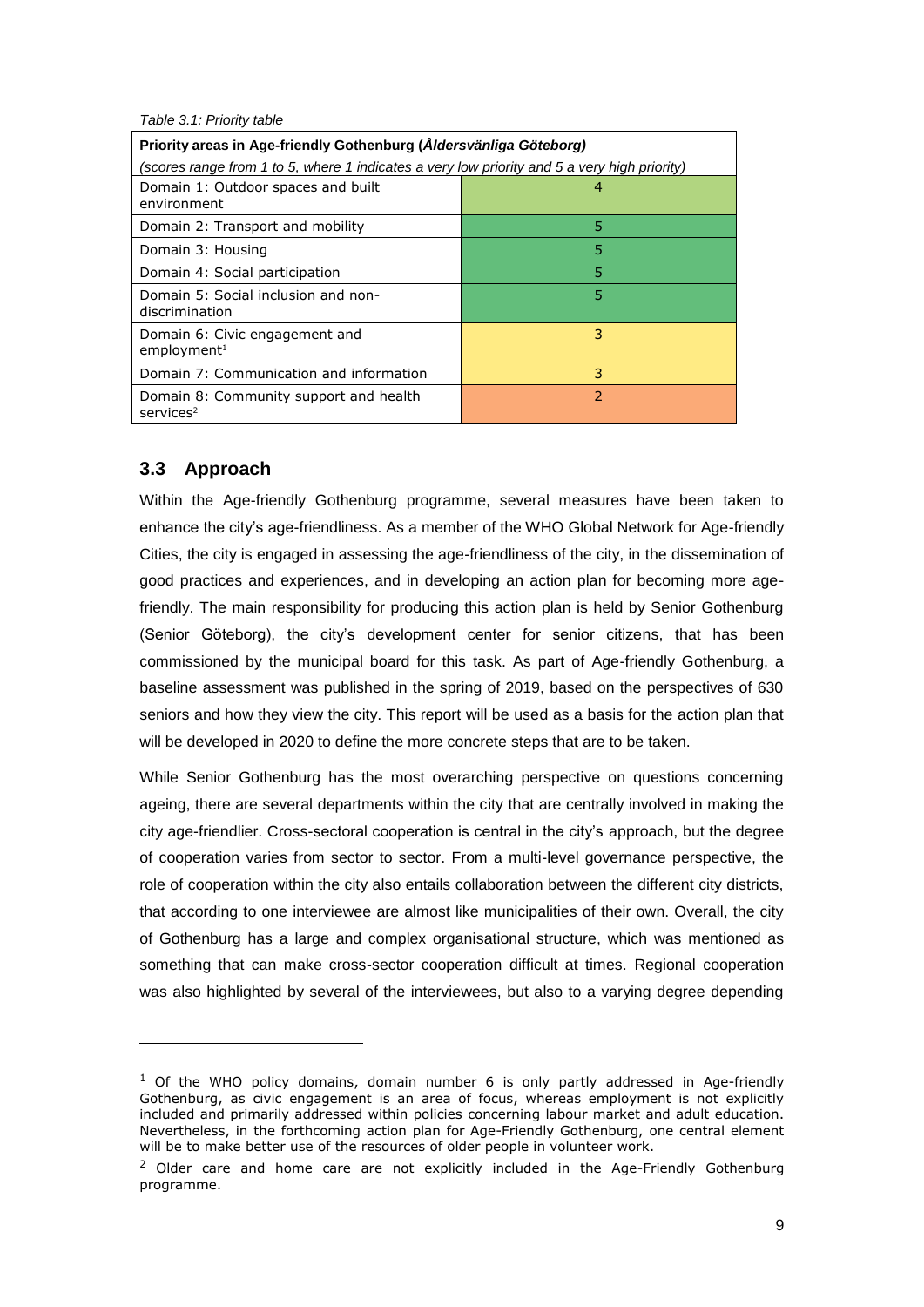on the sector. Figure 2.1 presents an overview of the policy action that has been undertaken and is planned to make Gothenburg an age-friendly city.

<span id="page-15-0"></span>

| Figure 3.1: Policy Overview |                                                                                                                                                                                                                                                                                                                                                                                                                                                                                                                                                                                                                                                                                                                     |  |  |
|-----------------------------|---------------------------------------------------------------------------------------------------------------------------------------------------------------------------------------------------------------------------------------------------------------------------------------------------------------------------------------------------------------------------------------------------------------------------------------------------------------------------------------------------------------------------------------------------------------------------------------------------------------------------------------------------------------------------------------------------------------------|--|--|
| Policy goals                | Making Gothenburg a better place to age in and strengthening the living<br>$\bullet$<br>conditions of older people so that they can live a good and worthy life.<br>Becoming an age-friendlier city is closely tied to other policy goals such as<br>becoming a more equal, inclusive and accessible city and promoting healthy<br>ageing and life-long learning.                                                                                                                                                                                                                                                                                                                                                   |  |  |
| Areas of<br>excellence      | Gothenburg is especially advanced in working with accessiblity issues.<br>$\bullet$<br>Efforts to improve physical accessibility are supportive of active and<br>healthy ageing and they are also connected to several of the WHO policy<br>domains, in particular outdoor spaces, transport and housing.<br>Innovative tranport solutions.                                                                                                                                                                                                                                                                                                                                                                         |  |  |
| Governance<br>principles    | Senior Gothenburg has the most overarching focus on ageing, but several<br>٠<br>departments within the city organisation are centrally involved in promoting<br>age-friendliness, and cross-sectoral cooperation is central.<br>Within the city, there is also collaboration between the different city districts.<br>٠<br>To a varying degree, there is also cooperation with other municipalities in the<br>٠<br>city region, elsewhere in Sweden and abroad through different networks.<br>There is contact with seniors through pensioner's councils and organisations as<br>٠<br>well as more directly.                                                                                                        |  |  |
| Policies and<br>measures    | Within the framework of Age-friendly Gothenburg, the city is developing an<br>٠<br>action plan for becoming age-friendlier based on six themes: 1) urban<br>environment, 2) mobility, 3) housing, 4) social participation and inclusion, 5)<br>community support and service, 6) information and communication.<br>Numerous measures have already been carried out in Gothenburg, that have<br>$\bullet$<br>not been linked to this program but have contributed to making the city more<br>age-friendly. These include efforts to make the city more physically accessible,<br>developing age-friendly housing and public tranport solutions and activities to<br>promote participation and counteract loneliness. |  |  |
| Planned<br>outcomes         | As part of Age-friendly Gothenburg, a baseline assessment was published in<br>the spring of 2019, based on the perspectives of 630 seniors and how they<br>view the city in terms of age-friendliness and needs of improvement.<br>An action plan will be developed in 2020 based on this assessment in order to<br>٠<br>define the more concrete steps to further enhance age-friendliness. As part of<br>this work, activity meetings are being planned, where representatives from<br>different sectors within the city administration and older people together will<br>elaborate what types of measures and more specfic objectives will be defined<br>for the program.                                        |  |  |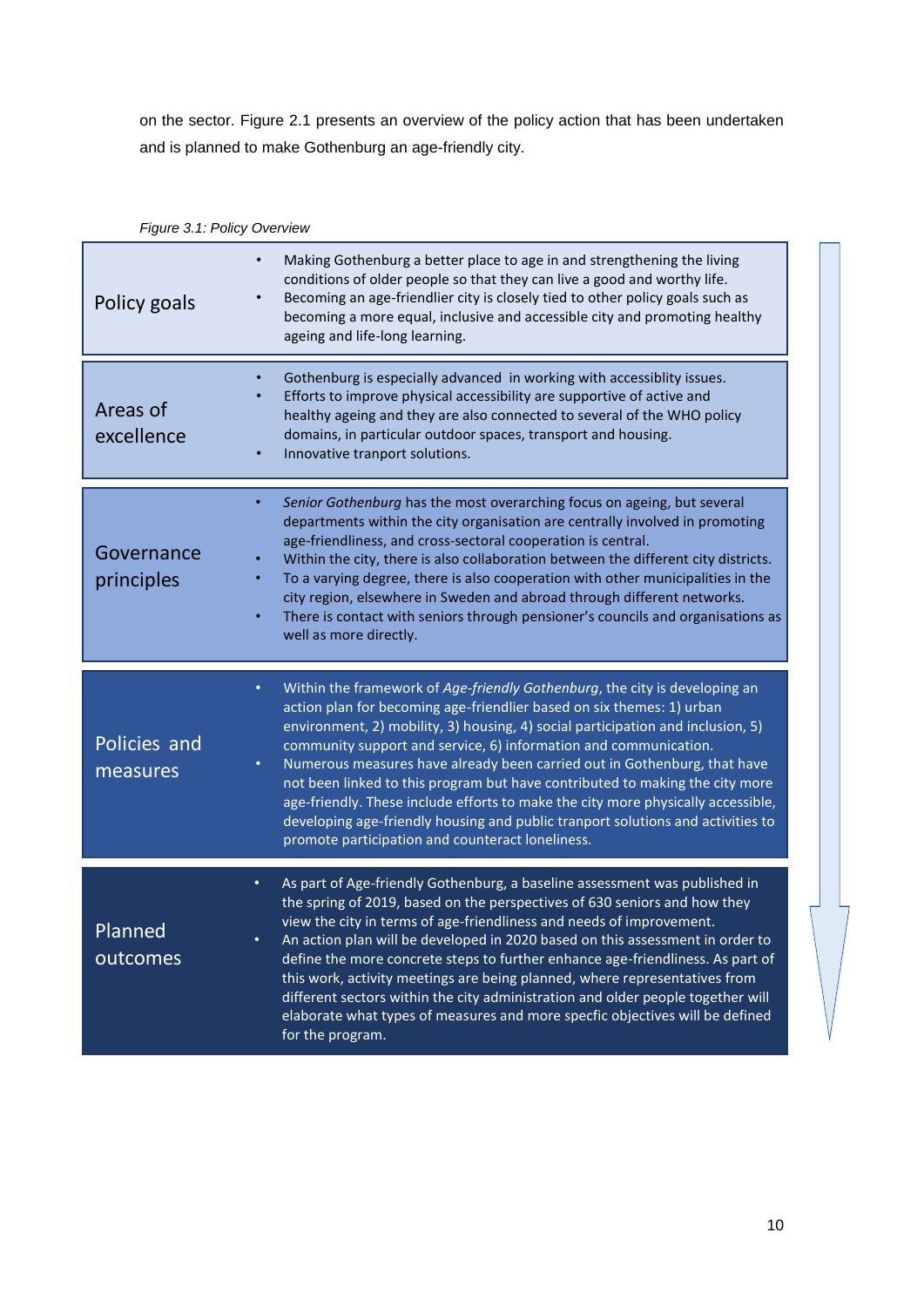# <span id="page-16-0"></span>**4 Perspectives on policy initiatives**

This part presents a selection of successful policy initiatives that have been launched in Gothenburg to make the city more age-friendly. The initiatives discussed in the following include an age-form public transport system known as *Flexlinjen*, the principle of free public transport for older citizens, an age-friendly form of housing known as *Safety homes* and a method known as *Life Filming* where digital tools are used to enhance social inclusion and participation. This part presents how these initiatives have been organised, discusses the innovativeness and effectiveness and also reflects on the possibilities of replicating this initiatives in other cities and contexts.

#### *Flexlinjen* **(Flex line)**

#### *Content and organisation*

- *Flexlinjen* is a form of age-friendly public transport consisting of fully accessible minibuses that operate on 29 different flex lines and covers all districts in Gothenburg.
- It can be used by anyone, but the main target group consists of those who find it difficult to use ordinary public transport, in particular, many seniors.
- The minibuses are accessible, and suitable for bringing along pets, luggage or strollers, and the passengers are guaranteed a place to sit, which is possible due to mandatory registration.
- *Flexlinjen* is operated by a specifc section of the City of Gothenburg's Traffic Office that is tasked with arranging assisted transport in the city.

#### *Effectiveness*

- An early version of *flexlinjen* was introduced in the mid-1990s, and the city has continuously been working to develop the system.
- *Flexlinjen* was mentioned as a success in most of the interviews conducted in Gothenburg.

#### *Innovativeness*

- One of the key rationales behind *flexlinjen* was to develop a new form of public transportation that is so accessible that it can be used also by people who have difficulties using ordinary public transportation.
- *Flexlinjen* could be viewed as a hybrid between public transportation and a taxi service and one the intentions was to develop a cost-efficient but good transportation good service.
- *Flexlinjen* also serves a social function, as many passengers have expressed that they enjoy the social aspect of travelling together.

#### *Transferability*

• *Flexlinjen* has been replicated in Sweden in a few other municipalites, where similar transportation solutions have been introduced, and one example includes the *Rosa busser* transportation system in Olso that has been inspired by *flexlinjen*.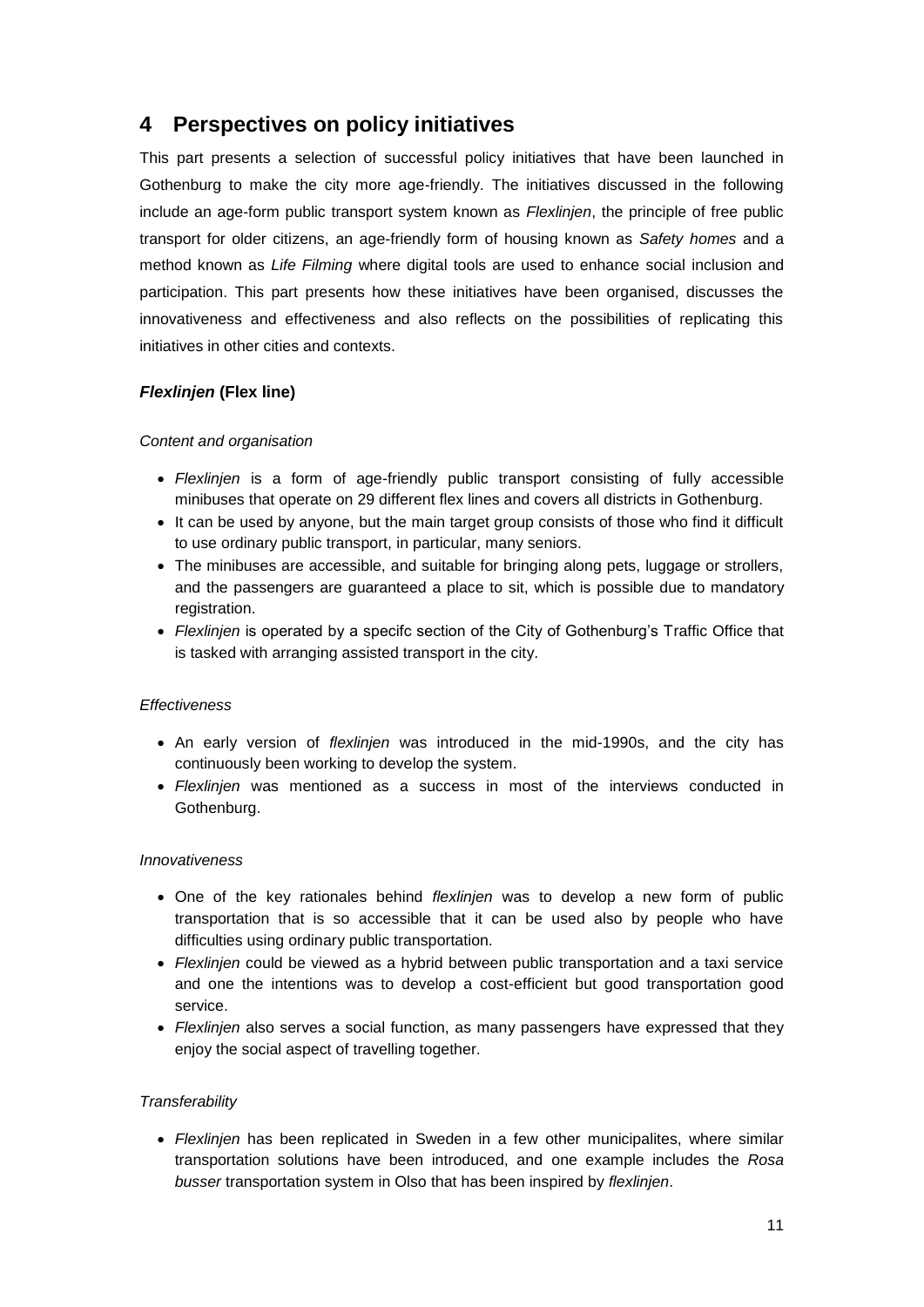• Developing similar types of public transport solutions in other cities would be fully possible.

#### *Anmäl hinder* **(report obstacles)**

#### *Content and organisation*

- The *Anmäl hinder* (report obstacles) app was launched in 2017 by the city of Gothenburg's Housing Office (*Fastighetskontoret*) as part of its work to improve the accessibility of the city.
- The app allows the user to take a picture of a place that would require attention and to describe and categorise the obstacle while including a geotag of its location.
- The app is not specfically aimed at a certain user group, but for all citizens who can contribute to making the city more accessible, and thus also to making Gothenburg more age-friendly.

#### *Effectiveness*

• The impact of the Anmäl hinder app can be seen in the number of obstacles that have been reported. The app was launched in March 2017, and during 2017 and 2018 a total of 378 reports were sent to the city. This is significantly higher than the number of reports from the ten-year period preceding the launch of the app (2006–2016), when only 156 reports were made.

#### *Innovativeness*

- In 2018, the app was awarded the Swedish eGovernment Award by the Swedish Association of Local Authorities and Regions for the most innovative digital solution in public administration.
- One of the innovative features of this app is the open source code, which means that the app could easily be transferred to other places.

#### *Transferability*

• As the app uses an open source code, *Anmäl hinder* could easily be replicated elsewhere in Sweden and abroad.

#### *Safety homes (trygghetsboende***)**

#### *Content and organisation*

- Safety homes *(trygghetsboende*) provide a new way to live where safety and community are key elements, and in Gothenburg, safety homes are targeted at people aged 70 and over.
- This type of housing has been developed with consideration to the ambition that people typically want to avoid moving from their homes as they age, and it is based on the idea that certain small adjustments in the dwellings can make them safer and more comfortable.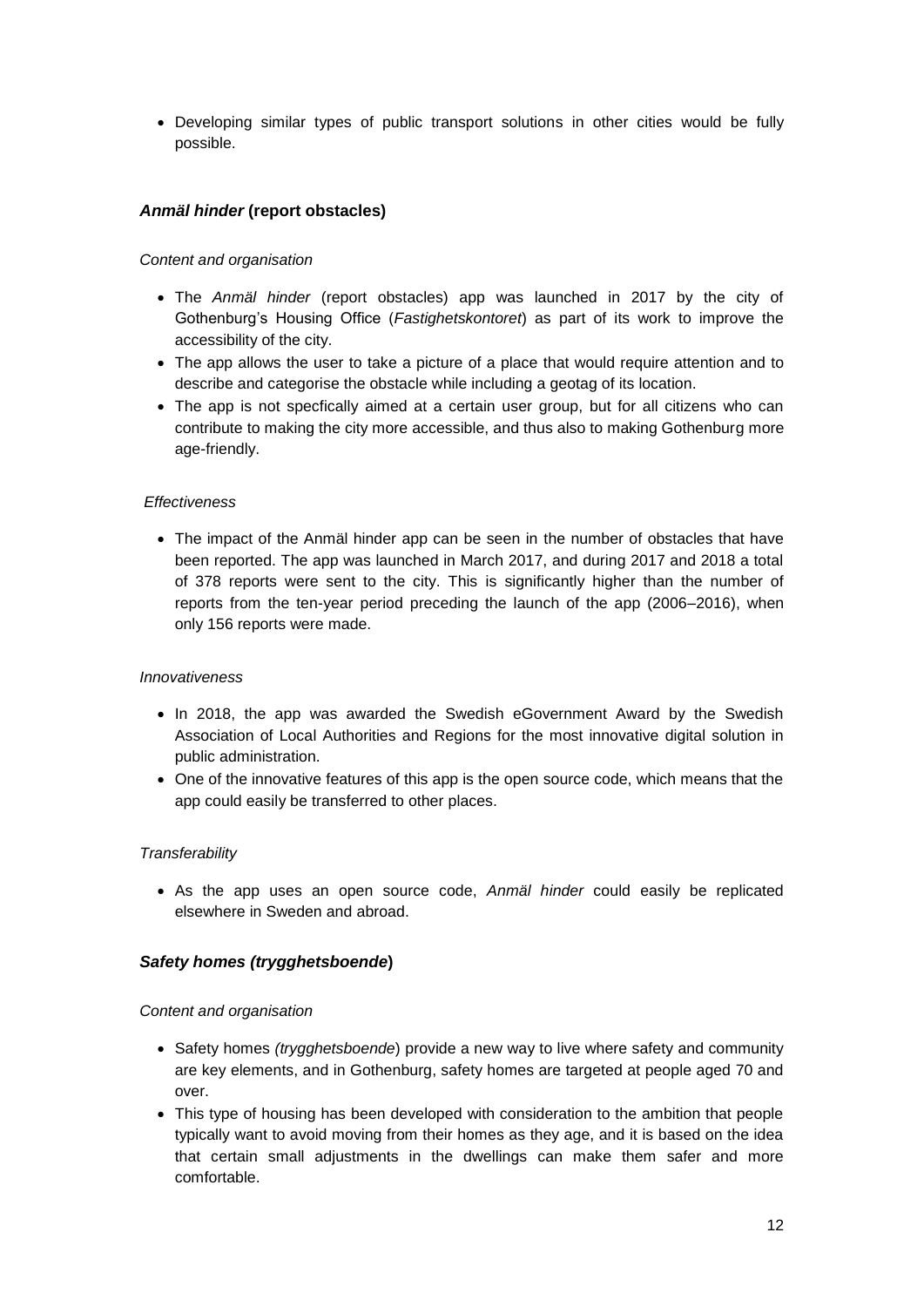• Not only apartments should have good physical accessibility, but the building entrance and exterior should also be accessible and there should be a common space adjoined to the safety homes, where residents can meet a safety host and participate in activities with other residents.

#### *Effectiveness*

- The number of safety homes has increased in Gothenburg during recent years.
- There were in total 830 safety homes in Gothenburg in the beginning of 2019, and these dwellings were found in most parts of the city.

#### *Innovativeness*

- Most safety homes in Gothenburg have been established in the existing housing stock, and the main innovativeness of safety homes could be considered to be the basic idea that by making relatively small adjustments, regular apartments can become safer and more convenient.
- As people typically want to live in their own apartments for as long as possible, safety homes can help make this possible. Essentially, safety homes could be viewed as a hybrid between regular housing and assisted senior housing.
- Safety homes are an example that relatively small investments can have positive effects and improve the housing situation and comfort of living of seniors.

#### *Transferability*

- Safety homes are not exclusively found in Gothenburg, but there were more than 11,000 safety homes in more than half of Sweden's municipalities.
- There is no obvious reason for why the basic idea, i.e. the notion that small adjustments can make regular apartments more age-friendly, could not be transferred elsewhere.

#### *Life Filming*

#### *Content and organisation*

- *Life Filming* is a method that has been used in Gothenburg to introduce modern technology to seniors while also allowing them to share their experiences, needs, memories and knowledge.
- The method focuses on content and form, using images and videos as a point of departure.
- Employing this method, seniors have used tablets to make their own films, for instance, about what is good in their local area and what kind of improvements are needed.
- The purpose has been to increase participation and provide a better understanding of how older people experience the urban environment while also introducing new technology to seniors.
- *Life Filming* began as a joint project between the Health Promotion and Prevention Unit at the City of Gothenburg, city district Centrum, and the Centre of Culture and Health at the University of Gothenburg.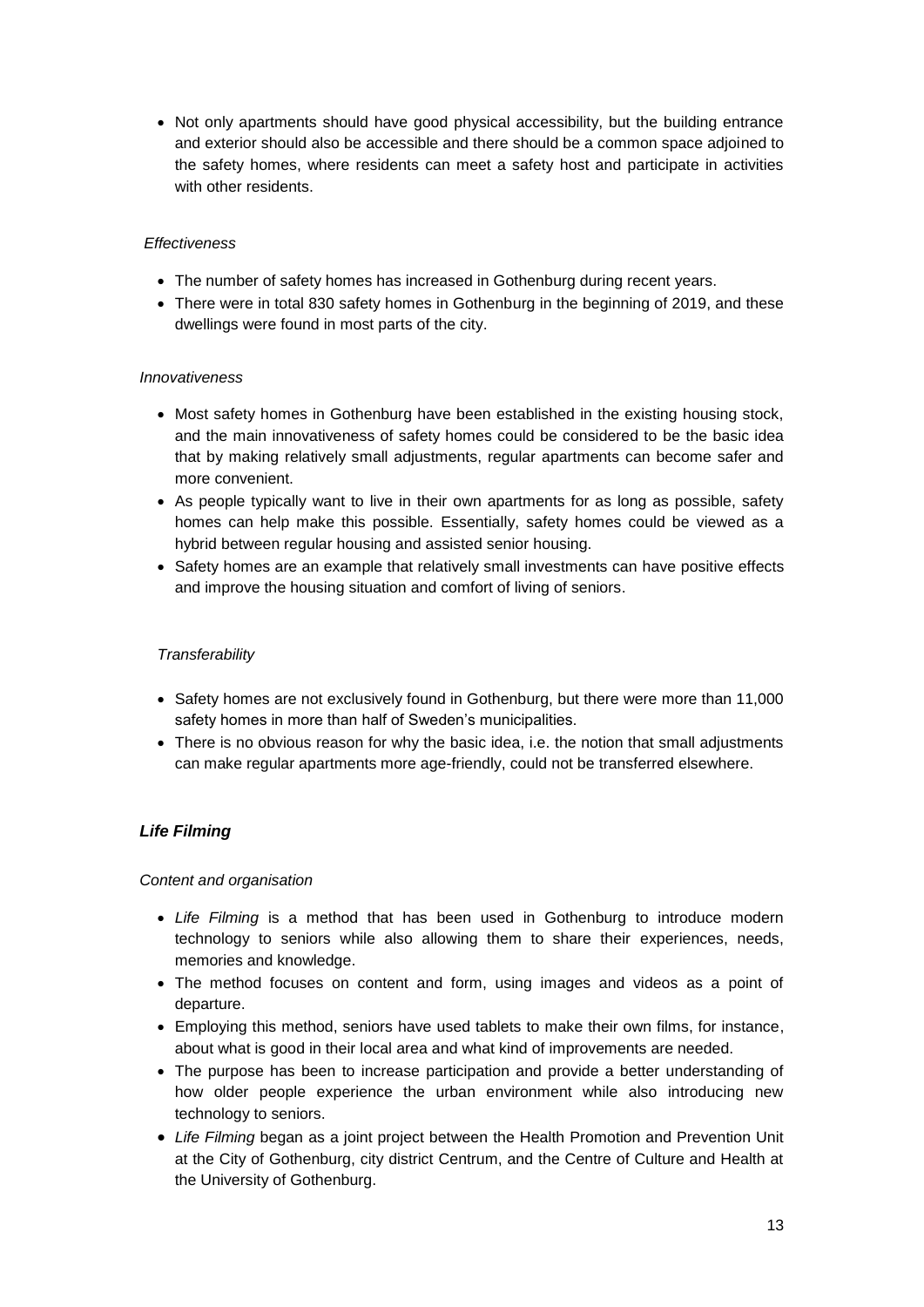#### *Effectiveness*

- Following the first Life Filming workshop that was held in 2014, more than 120 participants have created films and images with energy and a sense of community.
- Among the positive aspects and advantages mentioned in the evaluation of the method is that has made participants more conscious about their surrounding environments, and that it promotes exchange between different generations.
- Practitioners found the method to be a new way of engaging in citizen dialogues and gaining the perspectives of different age groups that can be used to support urban planning.

#### *Innovativeness*

- The main innovation of the Life Filming method could be considered its basic idea of introducing new digital technology to older people, who are not always comfortable using modern technology, while at the same time enhancing participation.
- Digital exclusion is a major challenge that especially older age groups are facing, and *Life Filming* can help seniors improve their digital skills.
- As the method relies on producing outputs in visual form, these outputs can be useful for practitioners and help them gain new knowledge about the perspective and needs of seniors.

#### *Transferability*

• The method is not dependent on specific conditions and could easily be transferred elsewhere.

#### **Free public transport for seniors**

*The City of Gothenburg was one of the first cities in Sweden to introduce free public transportation for people aged 65 and over.* 

For seniors, public transport is free during weekends and weekdays, except for during rush hour. All means of public transport are included, also boats and ferries that provide access to the city's archipelago. Free public transport is valued highly by older people in Gothenburg, and practitioners see many long-term benefits. This has made many seniors more active and outgoing and city officials believed that it will have positive affects as people are more active and healthier and also make it easier for them to manage their everyday life chores.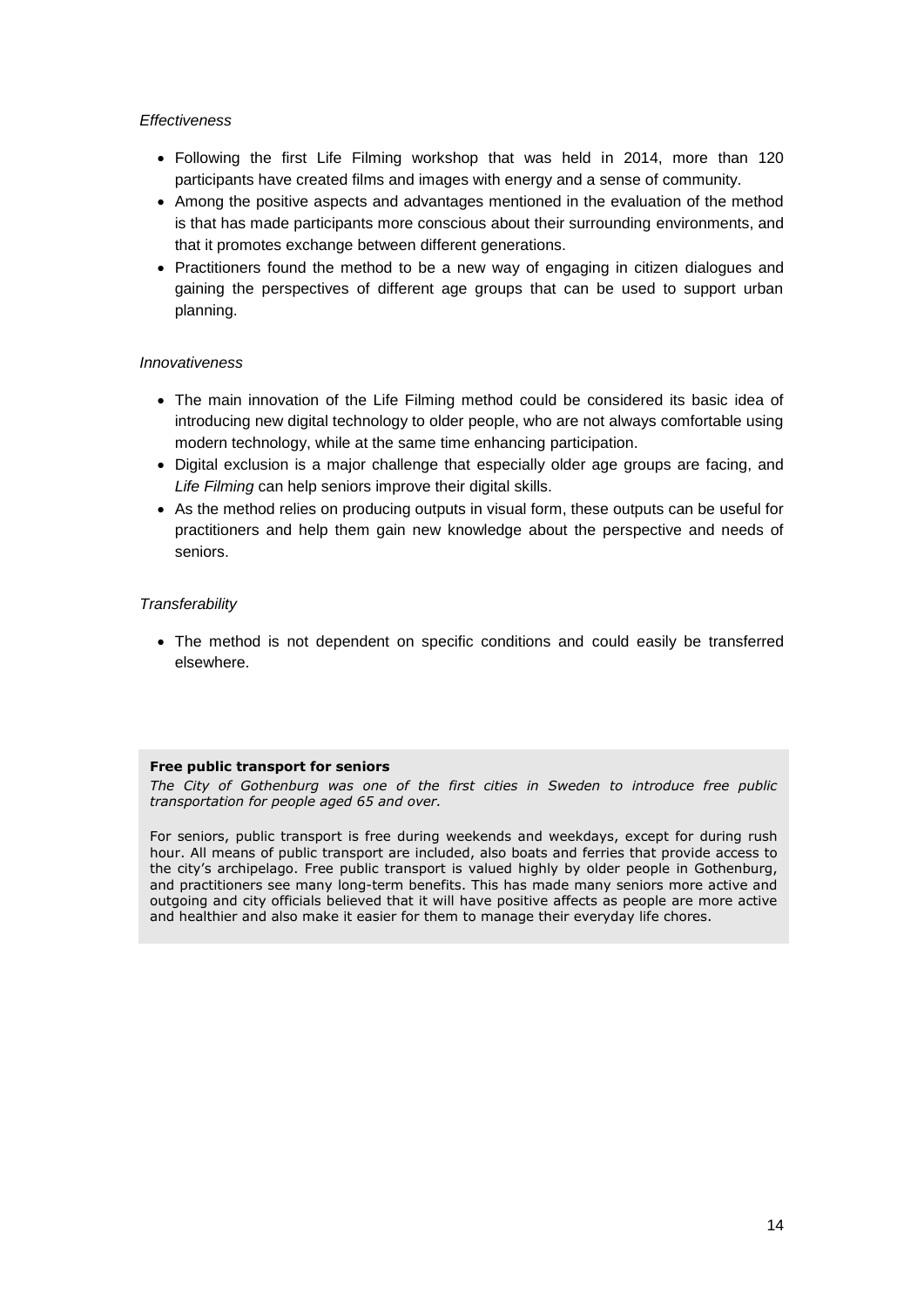# <span id="page-20-0"></span>**5 Challenges and opportunities**

Although the previous section has shown successful examples of initiatives for older people, interviews with various groups of stakeholders in Gothenburg have resulted in the insight that in certain policy domains, there are still improvements possible. The following overview indicates this from the viewpoint of older people in Gothenburg, the interest groups representing them and policymakers in the city, and what types of challenges and opportunities they see in terms of transforming Gothenburg into a more age-friendly city.

<span id="page-20-1"></span>

|              | <b>Challenges</b>                                                                                                                                                                                                    | <b>Opportunities</b>                                                                                                                                                                                                            |
|--------------|----------------------------------------------------------------------------------------------------------------------------------------------------------------------------------------------------------------------|---------------------------------------------------------------------------------------------------------------------------------------------------------------------------------------------------------------------------------|
| Older people | • Handling challenges related to digitalisation is central.<br>The conditions for pensioners' organisations to truly<br>$\bullet$<br>influence should be improved, and the experiences and                           | • The pensioners' card that allows seniors access to<br>various activities either free of cost or at reduced<br>prices is appreciated.                                                                                          |
|              | knowledge of seniors should be better used to<br>support the formulation of policies.<br><b>Better communication</b> from the city is needed.<br>$\bullet$                                                           | • In general, public transportation is considered to be<br>of good quality in Gothenburg, and free public<br>transportation, has made many seniors more active.                                                                 |
|              | • Loneliness is one a major challenge that many older<br>people are confronted with.                                                                                                                                 | • There are ways to get aid and support in using digital<br>tools; e.g. libraries and different organisations offer<br>courses in using computers and tablets.                                                                  |
|              | There is a need for more age-friendly benches, public<br>water points and public toilets.                                                                                                                            | • Safety homes ( <i>Trygghetsboende</i> ) have improved the<br>housing situation for some seniors.                                                                                                                              |
|              | • Housing is a major challenge in many ways. For<br>example, new housing is very expensive, and many are<br>stuck in overly large apartments, as it can be more<br>expensive to move into a newer smaller apartment. | • Voluntary groups that seniors can be part of and<br>"work" well into retirement is perceived positively as<br>this can allow seniors to stay active while also provide<br>support to both other seniors and other age groups. |
|              | Concerns about an increasing number of poor seniors,<br>$\bullet$<br>especially among those who have recently immigrated.                                                                                            | • An initiative that was mentioned in relation to preventing<br>and combating loneliness is that there <b>are local</b><br>authority staff who carry out home-visits.                                                           |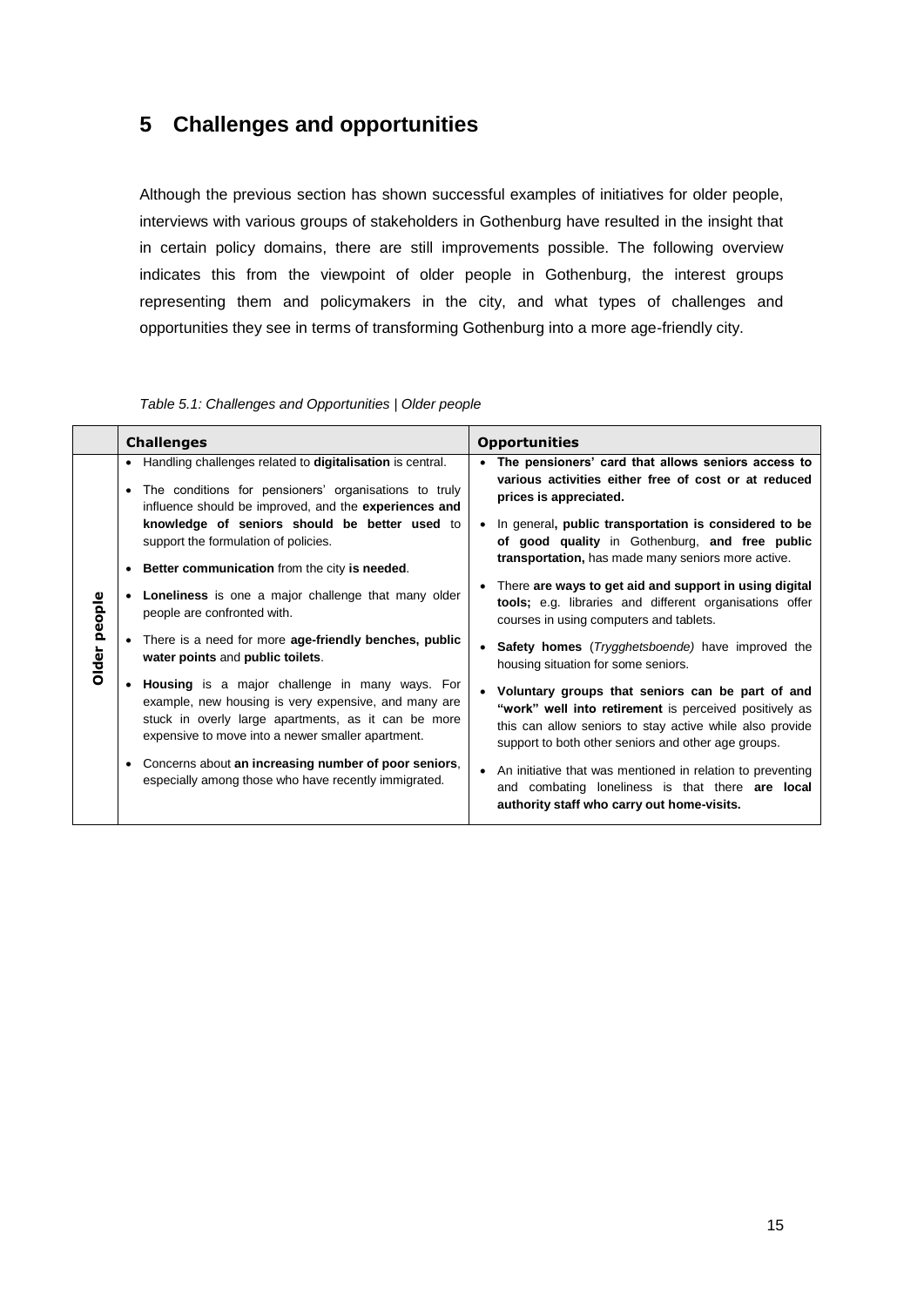<span id="page-21-0"></span>

|                 | <b>Challenges</b>                                                                                                                                                                                                                                                                            | <b>Opportunities</b>                                                                                                                                                                                                                                                                  |  |
|-----------------|----------------------------------------------------------------------------------------------------------------------------------------------------------------------------------------------------------------------------------------------------------------------------------------------|---------------------------------------------------------------------------------------------------------------------------------------------------------------------------------------------------------------------------------------------------------------------------------------|--|
| Interest groups | Having activities that encourage the participation of<br>seniors is important for combatting loneliness.<br>Digitalisation can lead to loneliness and exclusion.<br>$\bullet$<br>There should be more aid for people who are not<br>comfortable using computers and other devices.           | Gothenburg is becoming a more age-friendly city and<br>the situation has improved during recent years, which<br>points to the success of actions that have been carried<br>out thus far.<br>A positive initiative mentioned was the senior card that                                  |  |
|                 | Housing is a major dilemma, that the state and<br>$\bullet$<br>municipality should address.                                                                                                                                                                                                  | gives seniors access to various activities, including free<br>public transportation.                                                                                                                                                                                                  |  |
|                 | Interest groups <b>perceive long queues</b> to get a place in<br>the nursing homes.                                                                                                                                                                                                          | The level of cultural services and activities is<br>considered to be good in Gothenburg.                                                                                                                                                                                              |  |
|                 | Gothenburg is segregated and feelings of unsafety are<br>widespread, and it was mentioned that many seniors do<br>not feel safe being outdoors when it is dark. The role of<br>the media was cited here, and news reports about "how<br>dangerous the city is" is something that has further | There are senior camps where seniors can go on<br><b>vacation</b> . where food and different activities are<br>provided at reasonable prices.<br>Initiatives to make the city more age-friendly should<br>be seen as long-term investments rather than costs.                         |  |
|                 | increased feelings of unsafety among older people in<br>particular.                                                                                                                                                                                                                          | E.g. free public transportation benefits the city and wider<br>society, as people are more active and healthier.                                                                                                                                                                      |  |
|                 | Having staff with sufficient language skills in older<br>care is important, especially for those with dementia.                                                                                                                                                                              | Measures that are not very costly can also have a<br>positive impact on the quality of life of seniors.                                                                                                                                                                               |  |
|                 | Women tend to be more active than men, and special<br>emphasis is placed on considering how to reach men<br>more effectively in the pensioner's organisations. Quite<br>few members with immigrant backgrounds actively<br>participate in their meetings.                                    | Pensioners' organisations are in close contact with the<br>local district politicians and they generally feel that they<br>can influence and get their perspectives and opinions<br>heard and taken into consideration, albeit to a varying<br>degree depending on the type of issue. |  |
|                 | In political decision-making, <b>impact assessment</b> is<br>$\bullet$<br>central, but a senior perspective is usually missing.                                                                                                                                                              |                                                                                                                                                                                                                                                                                       |  |
|                 | It is more difficult to have an influence on larger and<br>$\bullet$<br>more complex issues.                                                                                                                                                                                                 |                                                                                                                                                                                                                                                                                       |  |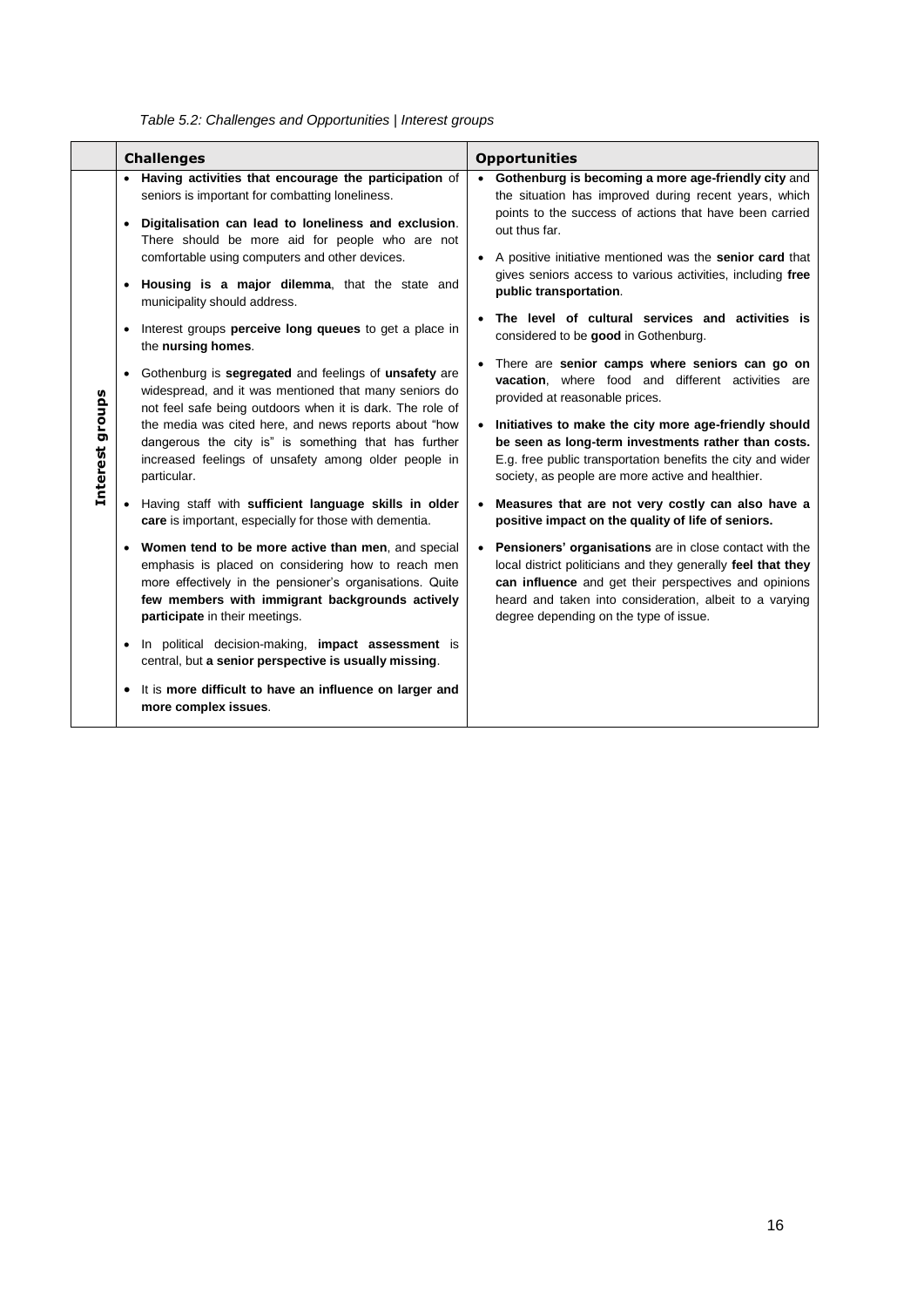- <span id="page-22-0"></span>• When planning for becoming a more age-friendly city, a key question is **how to incorporate the perspectives of older people** into the day-to-day work.
- It is **vital that staff working with implementing ageing policies have the right competences**. This is fundamentally important for instance in older care.
- One challenge is that **ageing is still often perceived negatively** by the general public.
- Certain sectors face a constant **threat that funding will be cut**, which brings uncertainty.
- Considering accessibility, the question of **how to infuse a universal design and accessibility perspective** into land allocation agreements is a key challenge. This is important as it less costly to make the right choices in the design and construction phase.
- The City of Gothenburg has **a large and complex organisational structure**. There are more than 55,000 employees working for the city and a vast number of other stakeholders and citizens, who should be brought together around a common set of goals. Different departments within the city can have different individual goals that can sometimes make it difficult to find synergies. Also, the ten city districts were described as being almost like separate municipalities, with their own councils, economies and budgets, and in some cases quite different priorities. It has been decided that there will be organisational reforms, which will mean that the city districts will be abolished and instead three new committees and administrations will be established. While there are hopes that this will make the city organisation more agile, there are also concerns that this can possibly lead to greater distance between different organisations within the city.
- The fact that **Gothenburg is a diverse and segregated city** was mentioned as a challenge in many ways. For instance, as some groups are more vocal than others, it is easier for them to have their voice heard, and people in disadvantage positions are also less likely to use services that are available for them. The political aim to become a better environment to age in, is closely connected to the objectives of and counteracting segregation and inequalities in the city.
- **Digital exclusion**, especially among people older than 75, is another major challenge. Access to information is important, and it was a mistake to remove traditional sources of information, such as printed information materials, without having a clear plan for how to redirect people to the digital alternatives.
- There are **still cases where unnecessary obstacles are being built in new construction**. Accessibility should be truly integrated and not a separate question.
- **Gothenburg is already an age-friendly city, even** though there is undoubtedly room for improvement.
- When aiming to create an accessible city for all, the realistic objective is about **finding solutions that are as good as possible for as many as possible**. E.g. pedestrian crossings should designed so that they are as well-suited as possible both for people in wheelchairs and those who are visually impaired.
- **Digitalisation also brings new opportunities**. Welfare technology can support the independence of seniors, and digital tools like the *Anmäl hinder* app and the *Life Filming* method can support participation.
- It is **important for older people to have access to information about** what type **of services and activities** exist. There is emphasis on spreading information about transportation solutions and housing alternatives available for seniors, through events, printed materials and digitally. The city also has **a contact centre** that seniors can call with questions..
- **Including specific criteria concerning age-friendly environments in public procurements** could create incentives for actors to pursue age-friendliness, so that it would become the norm rather than the exception.
- There would be **potential for finding closer synergies between different sectors** in the city working with different but connected issues.
- **Check lists** can be a useful aid for ensuring that measures are carried out in a systematic manner.
- Besides check lists, there should be **clearly specified requirements** e.g. concerning accessibility criteria that are to be met in new construction. They should be clearly stated in contracts to ensure that they are fully addressed and also include sanctions if they are not.
- Safety homes exemplify of how relatively **small investments can positive effects** and improve the housing situation and comfort of living of seniors.
- Good public transportation, including free travels for seniors, and measures to make the city more physically accessible are investments that city officials believe will have positive long-term effects.
- There are **meeting places** for seniors in all city districts, which is **important for promoting inclusion** and for counteracting loneliness.
- In Gothenburg, as in most Swedish municipalities, **pensioners' councils play an important role in representing older people**. These councils are composed of politicians and representatives of pensioners' organisations. There is a central council for the whole city and local councils in all ten city districts. However, as these councils do not fully represent the diversity of the older population, different employees within the city have come together to engage older people who are less active in organisations, to ensure better representation among the city's diverse older population.

**Policymakers**

Policymakers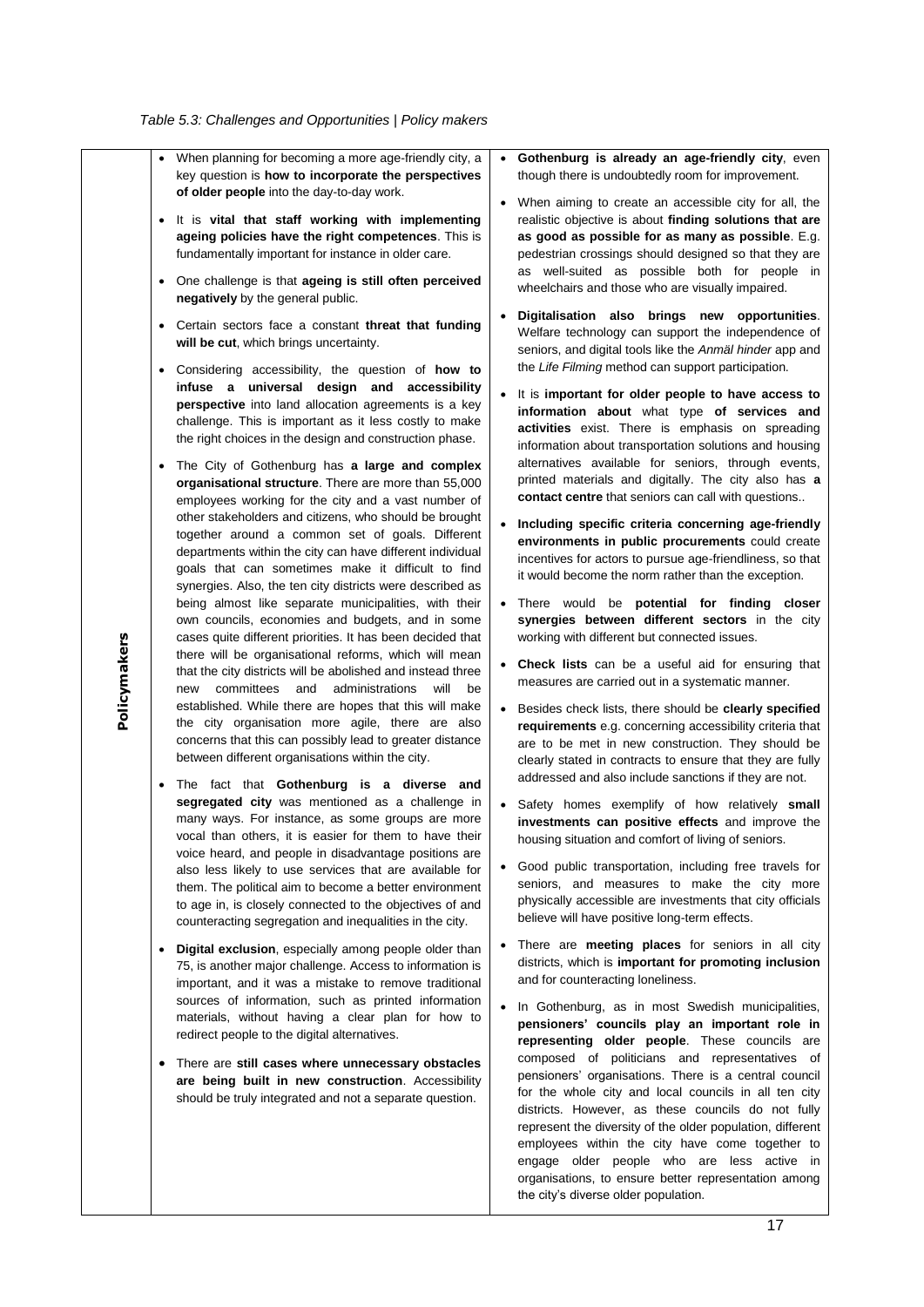### <span id="page-23-0"></span>**6 Policy recommendations**

The interviews carried out in Gothenburg have provided various insights that could be used as recommendations for planning age-friendly cities. The recommendations outlined in this section have been developed primarily based on the reflections of local authority staff who in their day-to-day work contribute to making the city more age-friendly. The focus is first on more general strategic recommendations, followed by more specific thematic recommendations. The City of Gothenburg is advanced in working with accessibility issues, and most of the thematic recommendations outlined below are related to accessibility, and mainly refer to perhaps most directly to policy domains 1 (outdoor spaces and built environment), 2 (transport and mobility) and 3 (housing) but can also be considered in relation to other domains.

#### <span id="page-23-1"></span>**6.1 Strategic recommendations**

A central topic that was discussed in the interviews was the question of **what is important for reaching success**. Firstly, **political will** is crucial, but also having **clearly defined roles and responsibilities**. This is especially important in city like Gothenburg that has a large and complex organisational structure. While age-friendly policies should actually be everyone's responsibility, it should also be clear whose role it should be to lead a certain initiative and whose role it should be to support it. Having **sufficient funding** allocated for carrying out age-friendly initiatives is also fundamentally important. Besides **clearly defined objectives**, it is important that practitioners **know how the measures should be carried out** and **what tools are available.** A **well-thought-out and structured way of working** is important for achieving success, as it is not ideal and efficient if every individual needs to find their own solutions. **Doing the right thing should be easy**. It is advantageous to have tools and ways of working that can be easily followed-up, as **evaluation** can help improve and refine practices. It is highly important to get **feedback from residents and other stakeholders**, to ensuring that the policies and implementation are on the right track and for improving ways of implementation. **Age-friendliness should be an integrated part of everything that is done**, and it should also be pursued in-between activities. In an age-friendly city, it is not enough that certain places are planned to be age-friendly, instead, **age-friendliness should be the norm rather than the exception.** 

#### <span id="page-23-2"></span>**6.2 Thematic recommendations**

**An age-friendly city is an accessible city** for people of all ages and abilities. The concept of **universal design** is central here, where both a senior and disability perspective are intertwined. Hence, when working to improve accessibility, the target group should essentially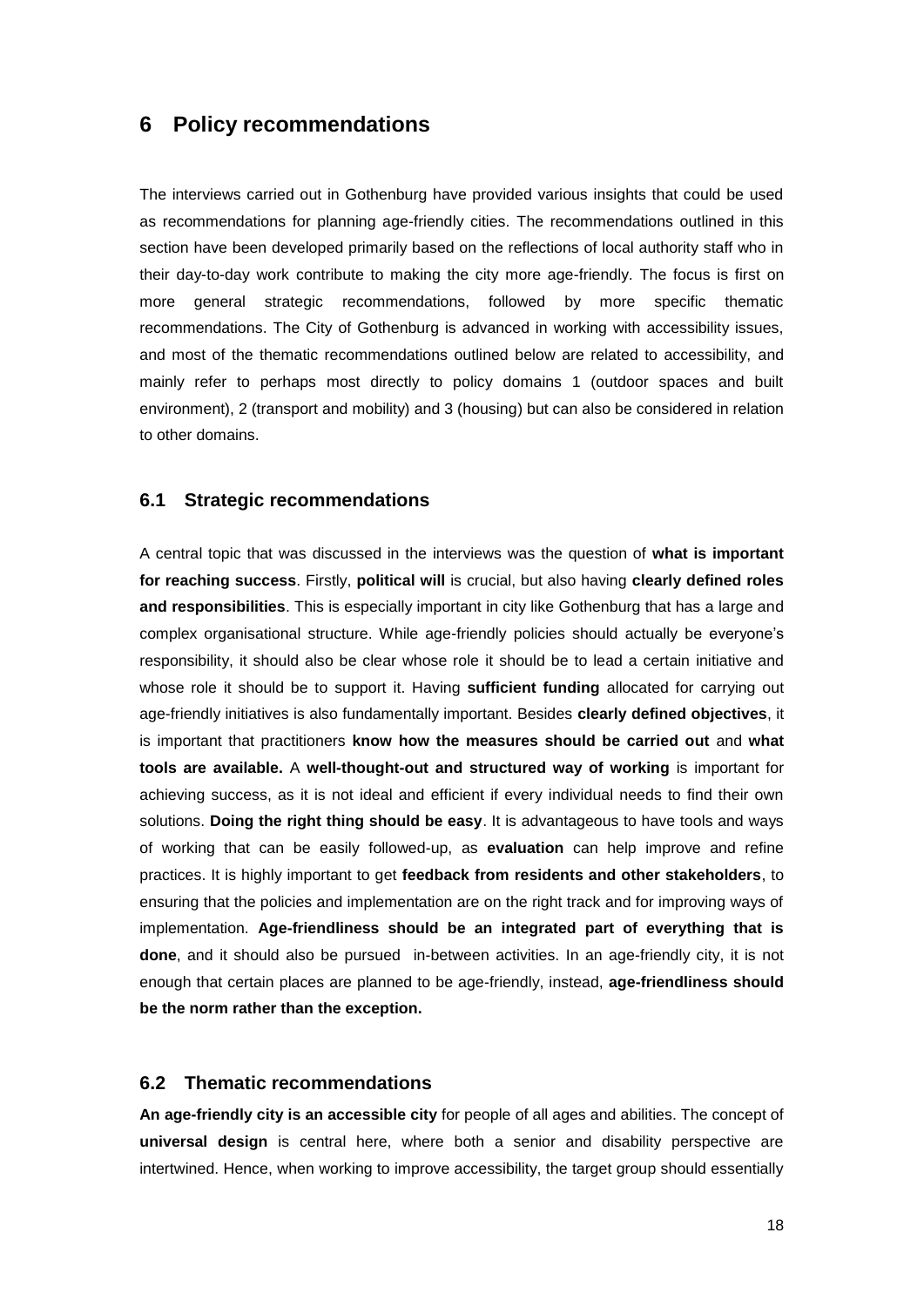be everyone, as having a too specifically defined target group can lead to the interests of one group conflicting with the interests of others. This is especially central in the planning of outdoor spaces and the built environment of the city (domain 1) that should be accessible for all. From a traffic planning perspective (domain 2), an age-friendly city is one where everyone can use the public transportation systems and enjoy a degree of personal mobility. It is not only the means of transportation that is important but also the design of the transportation stops, and the outdoor spaces (domain 1) connecting people's homes (domain 3) to the stops that should be considered as a whole. **Making the city accessible and thereby more agefriendly requires considering these three domains (1, 2 and 3) holistically and in relation to each other**. Having clearly defined and well-thought-out **design standards and checklists** are important and can be valuable aids for ensuring that the city's outdoor and indoor spaces and public transportation are planned in an integrated and consistent manner. This is indeed quite crucial, as it is **more effective and less costly to make the right choices in the design and construction phase**, rather than correcting mistakes afterwards. Laying emphasis on creating a more accessible city should be prioritised, as this is something which benefits all age groups.